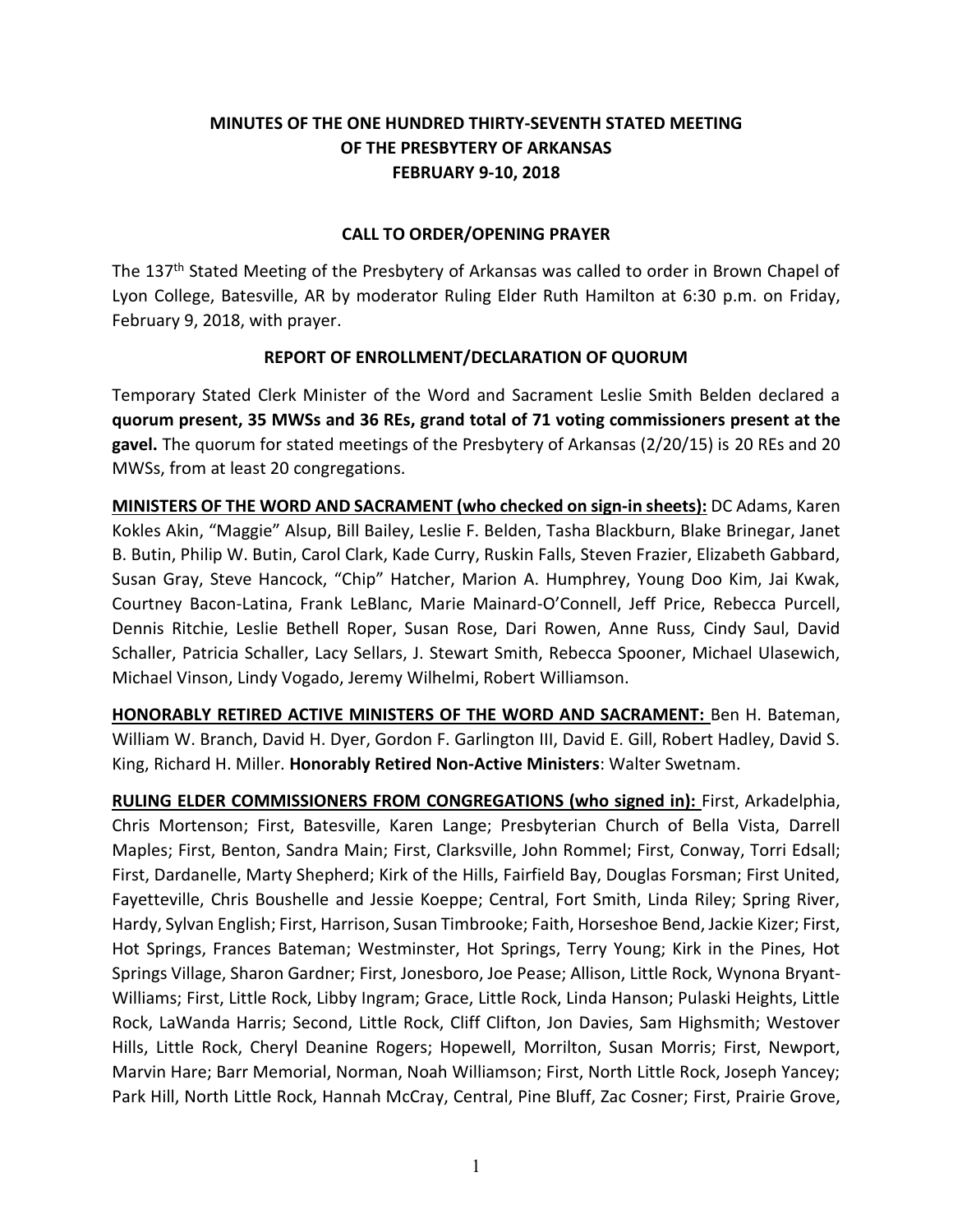Pat Lyle; First, Rogers, Andrew Miller; Central, Russellville, Cheryl Massengale; First, Searcy, Mike Szabo; First, Springdale, Judy Leyba; First, Walnut Ridge, Vicky Davis; Wynne Presbyterian, Charlie L. Brown; First, Yellville, Felice Dennis.

**AT-LARGE COMMISSIONERS:** Ex-Officio Members of Coordinating Team, Bob Boehmler, treasurer and David Stricklin, Presbytery vice moderator; Ruling Elder Members of Coordinating Team, Justin Clark, Jan Enke, Peg Falls-Corbitt, Karene Jones, Patty Minga, Mary Shaw; Ruling Elder Commissioner to General Assembly 222 (2016 Portland) Gail Murdoch; Moderators of Presbytery Ministry Areas, Committees, Subcommittees, Ted Belden, Future of the Church; Cyril Hollingsworth, Committee on Ministry; Moderator of Presbytery, Ruth Hamilton.

**COMMISSIONED RULING ELDERS:** Chuck Olson, Memorial, Atkins; Ed Wilkinson, Good Shepherd, Greenwood.

**CERTIFIED CHRISTIAN EDUCATORS:** NiAnn Thompson, Presbytery Staff.

**VISITORS TO THIS MEETING:** 36 signed in.

**CORRESPONDING MEMBERS:** MWSs Valerie Hobby Bell, Peace River Presbytery, and Jen Evans, Charlotte Presbytery.

**YOUNG ADULT DELEGATE ADVISORS:** 10 signed in

**YOUTH ADVISORY DELEGATES:** 8 signed in.

**MINISTERS OF THE WORD AND SACRAMENT WITH EXCUSED ABSENCES:** Nancy Benson-Nicol, Phil Blackburn, Bryan Bond, Robert Brian Brock, Joy Carrington, Lance Clemmons, Kris Crawford, Katie Cummings, Fern Davis, Lewis R. Donelson IV, Debra Carl Freeman, Paul Fulks, Al Henager, Jennifer Lord, "Mike" McCracken, William Seitz, Georgia Senor, Shauna Silmon, Marci Ward, Dan Wooley, Harry Young.

**HONORABLY RETIRED ACTIVE MINISTERS OF THE WORD AND SACRAMENT WITH EXCUSED ABSENCES:** Donald K. Campbell II, Howard H. Gordon, William F. Henning, Sally Johnson, Lance Jones, Clare Martin Kelley, Rita Wilson Perry, Richard Shinkle, Frederick A. Taylor, Darwin Wolfe.

**MINISTERS OF THE WORD AND SACRAMENT ABSENT WITHOUT EXCUSE:** Mark Clark, James J. Farley III, Clifton P. Ford, John Gibson, Libby Lizarraga, Jeff Parker, Timothy C. Reeves, Ward Rudolph, Terry Tallent. **Temporary Member**: Michael Clark, ELCA.

**HONORABLY RETIRED ACTIVE RETIRED MINISTERS OF THE WORD AND SACRAMENT ABSENT WITHOUT EXCUSE:** Catherine L. Allsbury, Ira Brighton, Danny Daniel, Joyce Daniel, Milton B. Davis, Orin M. Frank, Richard Frothingham, John E. King, Mark Lenneville, "Bo" Lewis, Terry McLellan, James B. Miller, Don Wardlaw.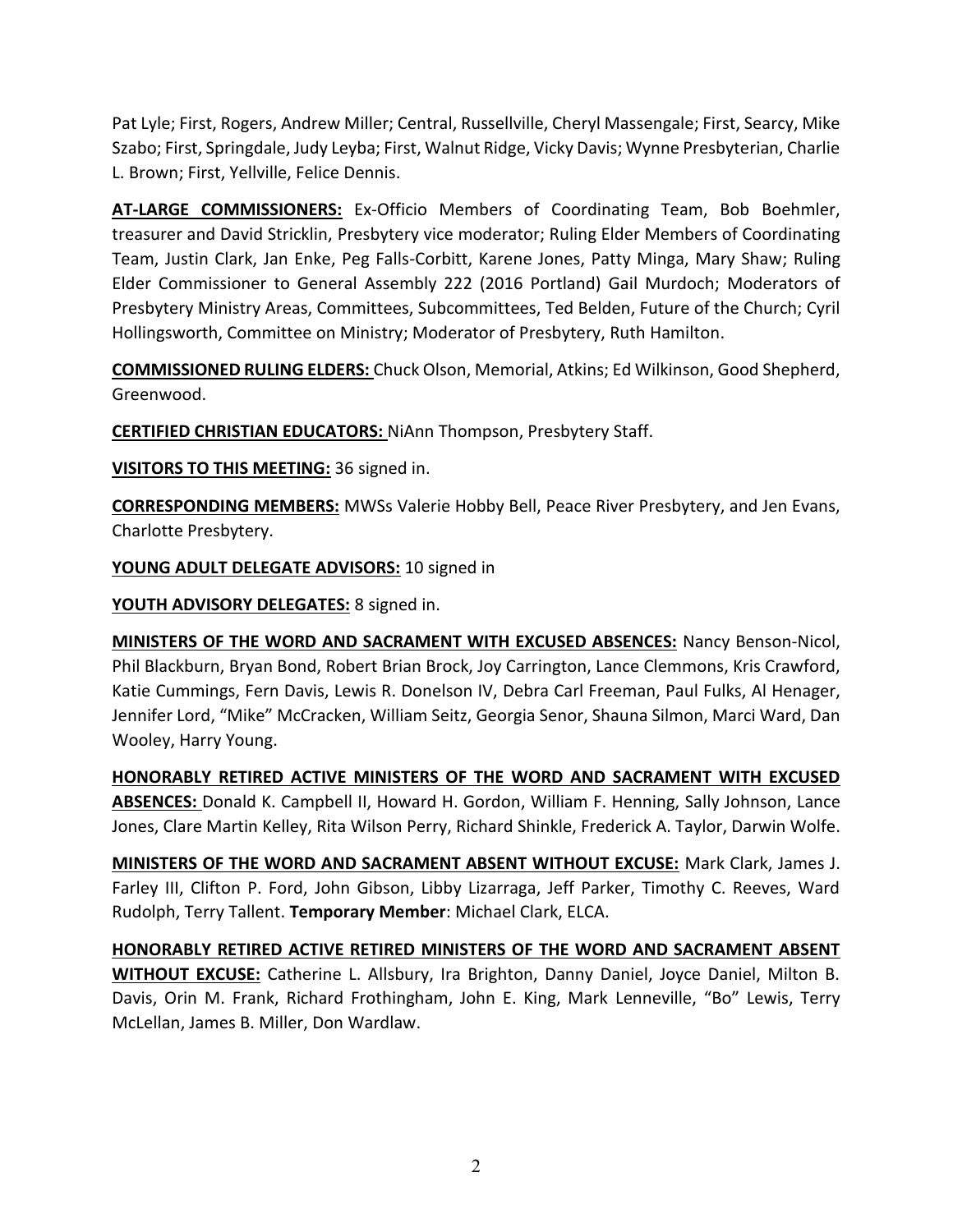**SESSIONS WITH EXCUSED ABSENCES:** West End, Arkadelphia; Vaughn, Bentonville; First, Dardanelle; Mount Comfort, Fayetteville; Good Shepherd, Greenwood; First, Gurdon; Holiday Island Presbyterian; Holly Grove; First, Jacksonville; First, Lincoln, Westminster, Little Rock.

**SESSIONS ABSENT WITHOUT EXCUSE:** First, Alma; Alpine, Amity; Memorial, Atkins; First, Beebe; second commissioner, Presbyterian Church of Bella Vista; First, Brinkley; Presbyterian Church of Bull Shoals; Cane Hill; Harmony, Clarksville; Elkins; First, Eureka Springs; Graham Memorial, Forrest City; First, Fort Smith; One-O-One, Gamaliel; First, Heber Springs; First, Helena; Woodlands, Hot Springs Village; fourth commissioner, Second, Little Rock; Trinity, Little Rock; First, Lonoke; First, Malvern; First, McGehee; First, Mena; First, Morrilton; First, Mountain Home; Mountainburg; First, Ozark; First, Paragould; Mount Vernon, Pea Ridge; Faith, Pine Bluff; First, Pine Bluff; second commissioner, First, Springdale; First, Stuttgart; First, Van Buren; Cleburne Avenue, West Helena.

**AT-LARGE MEMBERS ABSENT WITH EXCUSE:** Moderators of Ministry Areas, Committees, Subcommittees: RE Ledridge Davis, Committee on Representation. Co-Moderator, Presbyterian Women, Ila Blackketter-Wolfe.

**AT-LARGE MEMBERS ABSENT WITHOUT EXCUSE:** Moderators of Ministry Areas, Committees, Subcommittees: RE Leigh Woodruff-Harvey, Honduran Ministry. Ruler Elder Commissioners to General Assembly 222 (2016 Portland), RE Jessie Rancifer. Co-Moderator, Presbyterian Women, Cathy Rogers.

**COMMISSIONED RULING ELDERS ABSENT WITH EXCUSE:** Carolyn Beane, G. Hartley Jones, Kelly Pearson, Claire Rhodes, Kenneth Rhodes.

**COMMISSIONED RULING ELDERS ABSENT WITHOUT EXCUSE:** K. C. Chanthorne, Laotian, First, Fort Smith; Rita Manske, Cane Hill Presbyterian; Harlis Wright, Faith, Pine Bluff.

**CERTIFIED CHRISTIAN EDUCATORS ABSENT WITH EXCUSE:** Kristi Button; Jeannie Ford; Lynn King, retired; Nancy Irving Smith, retired. **Certified Associate Christian Educators:** Lynn Condra, retired; Susie Wright.

## **ADOPTION OF THE DOCKET**

Temporary Stated Clerk moved the adoption of the docket without changes. **Motion was seconded, and the DOCKET WAS ADOPTED as printed.**

# **SEATING OF CORRESPONDING MEMBERS AND GRANTING OF PRIVILEGE OF THE FLOOR/VOICE**

Seated as corresponding members with privilege of the floor and voice were: MWS Valerie Bell, Peace River Presbytery, and MWS Jen Evans, Charlotte Presbytery.

Privilege of the floor and voice were requested for: Joel Gill, interim director of Ferncliff; Hannah Lahodny, Temporary Staff Resource for Youth and Young Adults; Young Adult Advisory Delegates;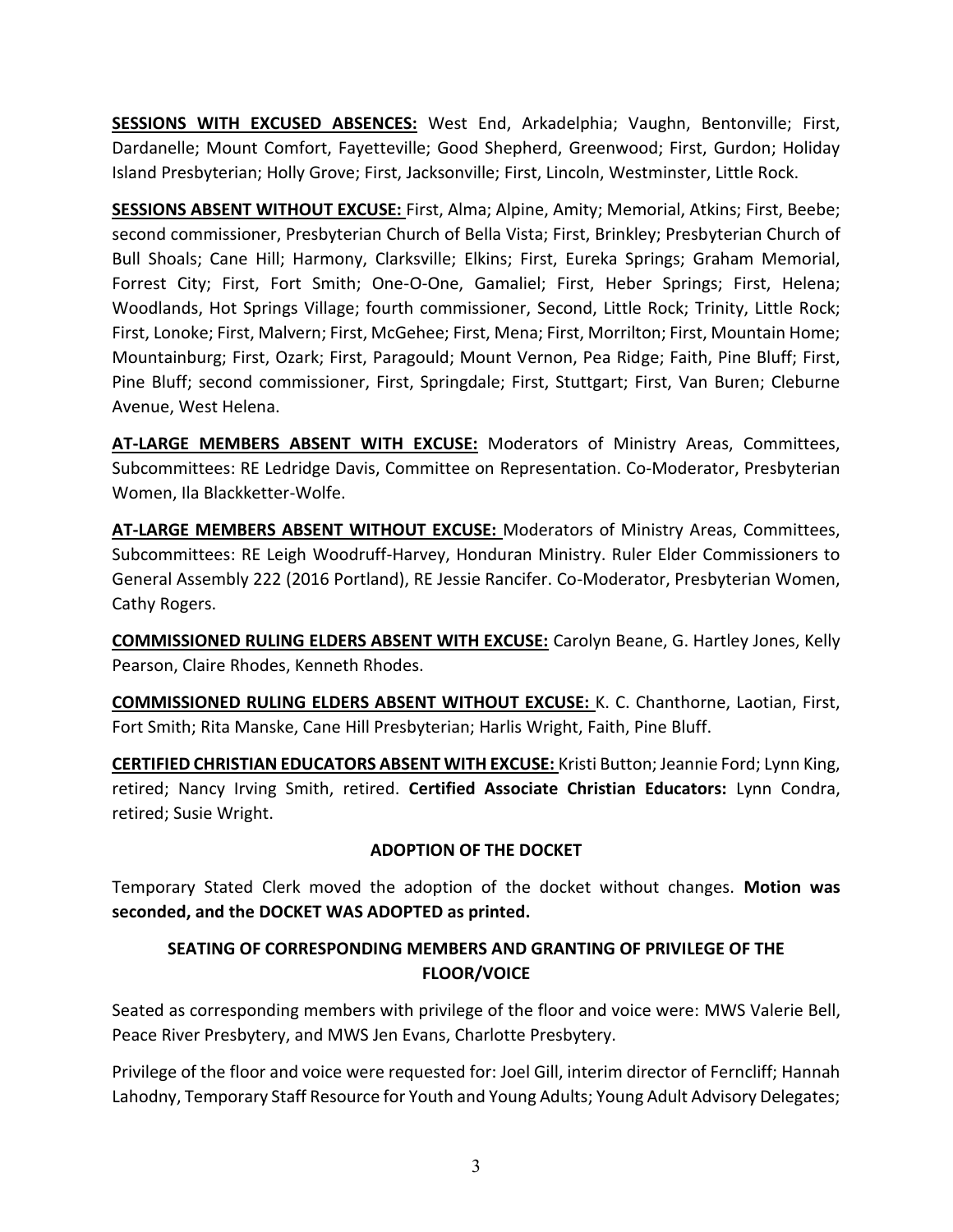Youth Advisory Delegates; Cameron Highsmith; Krista Denne'; Jordan Akin; Julianna Whitson; Bax Yarbrough; Allison Mundy; and RE Elizabeth Branch. **MOTION WAS APPROVED.**

# **APPOINTMENT OF TELLERS AND LEAVES OF ABSENCE COMMITTEE**

The following tellers were appointed: MWS Elizabeth Gabbard and REs Karene Jones, Park Hill, North Little Rock; Karen Howard Lange, First, Batesville; and Patty Minga, First, Jonesboro. Leaves of Absence members appointed were: MWSs Clare Kelley, HR and Blake Brinegar.

# **WELCOME TO FIRST-TIME COMMISSIONERS**

Moderator asked for first-time elders to stand and introduce themselves plus infant Anna Kate Vogado Williamson. All 11 were welcomed.

# **INTRODUCTION OF PRESBYTERY STAFF**

Moderator introduced the following: General Presbyter MWS Stewart Smith, Temporary Stated Clerk MWS Leslie Belden, Resourcing Director/Recording Clerk RE NiAnn Thompson, Director of Mission Support RE Kenneth Rich, Staff for Congregational Discernment MWS Michael Vinson, and Temporary staff for youth and young adults Hannah Lahodny. Elected leaders introduced were incoming moderator MWS Leslie Bethell Roper, treasurer Bob Boehmler and incoming vice moderator David Stricklin.

# **WELCOME FROM HOST**

MWS "Maggie" Alsup brought greetings on behalf of Lyon president Dr. W. Joseph King who will be present as host of reception following worship. She talked about hearing devices available in the chapel, new president Dr. King and the new Lyon family members, tomorrow's opening of Scots Shop, and campus religious groups and their cooperative efforts. She rejoiced in the return of Presbyterian Student Association and cooperation with First, Batesville. She welcomed and thanked all who had prepared for the meeting, including particularly Cindy Qualls.

# **CONSENT AGENDA**

Temporary Stated Clerk Belden **moved adoption** of the Consent Agenda as printed:

- **1. Motion to approve the minutes of the 136th Stated Meeting of the Presbytery of Arkansas, October 6-7, 2017, held at Graham Memorial Presbyterian Church, Forrest City, Arkansas.**
- **2. Motion that Presbytery grant permission for the congregation of First Presbyterian Church of Malvern to sell the houses behind the church when an offer is made. (The Coordinating Team gave First Presbyterian, Malvern permission to list the property at their January 6, 2018 meeting, but did not give them permission to sell the houses should they receive an offer.)**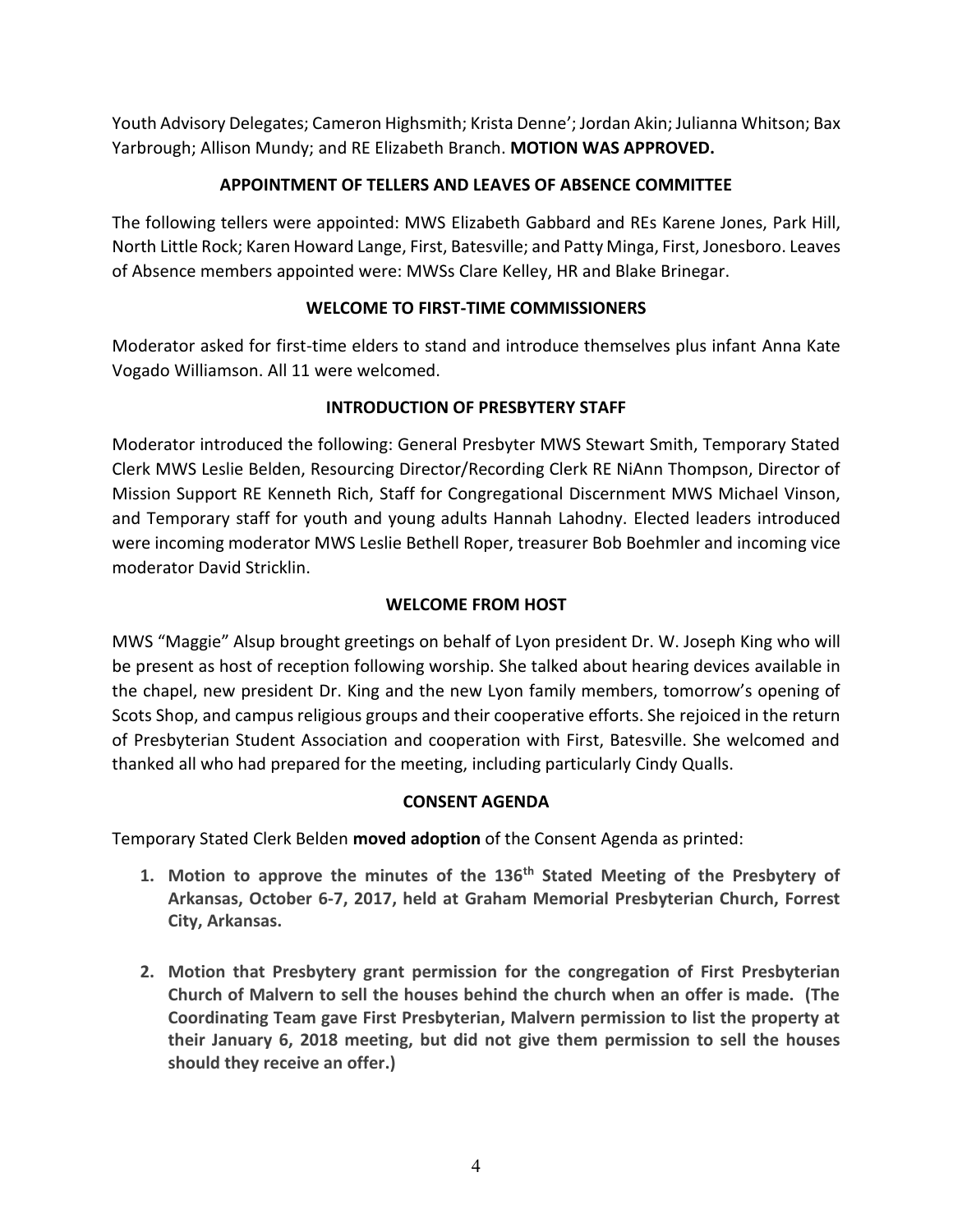**3. Motion to receive the minutes of the Administrative Commission ordaining MWS "Maggie" Alsup, Chaplain at Lyon College, Batesville, and dismiss them with thanks. Motion was seconded, and CONSENT AGENDA WAS APPROVED.**

### **TREASURER'S REPORT**

RE Bob Boehmler, treasurer, reported. He said that 2017 ended well, and he was appreciative of staff support from Stewart and Kenneth Rich. Detailed financial reports were in the late packet. Total budget income was \$5,600 below anticipated, but no movement from investments was made, and in 2018 no movement is predicted. 4% spend rate is in place. Mission acceptance from congregations was fulfilled. 75% of Presbytery's revenue comes from churches. Interest income exceeded predictions on investments. Expenses of \$737,100 showed a favorable variance. Several groups spent less than was budgeted, and that was appreciated. Update on investment fund at Texas Presbyterian Foundation was favorable. He remarked on market volatility which may continue into 2018 for correction. This investment is over 5-6 years and anticipates good return. He invited questions. Moderator lit the Christ candle here.

### **REPORT OF THE ADMINISTRATION MINISTRY AREA**

RE Jan Enke, moderator, gave the report, written version of which follows.

During 2017 Administration Ministry oversaw the reviews of the Presbytery staff including the exit review of Britton Varn. Britton was presented an appreciation check of \$200 for her 5 years of part-time service at the end of her review.

Hannah Lahodny has replaced Britton as Temporary Staff Resource for Youth and Young Adults. Hannah also serves on the staff of Ferncliff. Administration is currently reviewing the insurance of the presbytery.

In the planning of the 2019 Budget of the Presbytery of Arkansas, Administration will be holding a budget request meeting where the moderators are to come with their Dream Plans of their missions for 2019 and the budget required for their plans. This will be held in September with more information to be given on the exact date and place. This is to get the budget into a realistic figure. Administration also encourage committees to dream in the areas of the future and high energy of the church as a whole in their planning for 2019. GP Smith left the room before vote on his terms.

### **Motion to approve the terms of call for General Presbyter MWS Stewart Smith for 2018:**

| Salary:                   | \$40,800.00 |
|---------------------------|-------------|
| Housing:                  | \$38,700.00 |
| $403(b)$ :                | \$5,000.00  |
| Spousal Insurance Offset: | \$865.80    |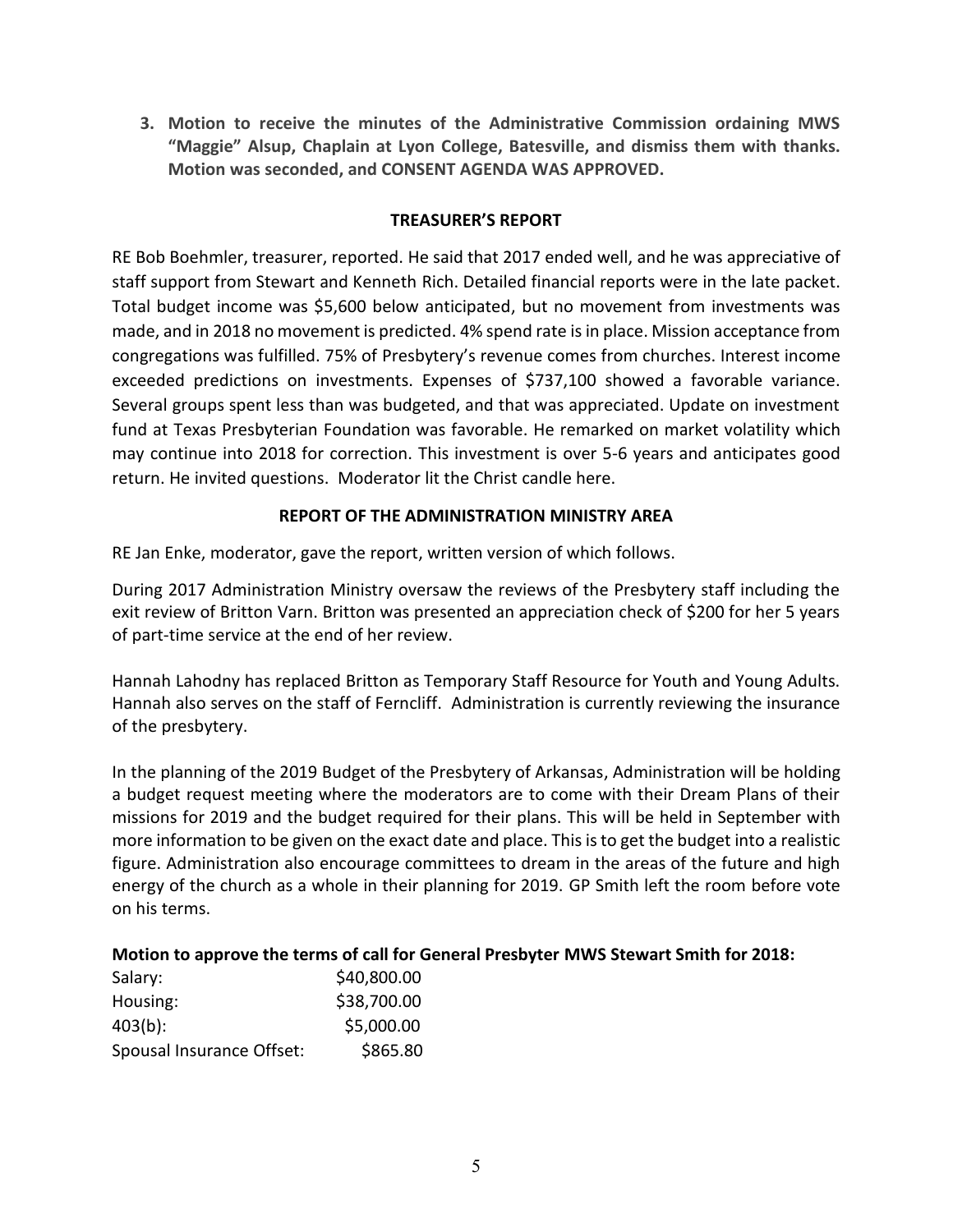Full Medical, pension, death & disability coverage through the Board of Pensions ("Member + Children" medical coverage).

| SSI Reimbursement:               | \$6,196.00  |
|----------------------------------|-------------|
| <b>Professional Expenses:</b>    | \$15,000.00 |
| <b>Continuing Education:</b>     | \$1,500.00  |
| Paid Vacation Leave:             | 4 weeks     |
| Paid Continuing Education Leave: | 2 weeks     |
|                                  |             |

Three month sabbatical after seventh year of work. **MOTION WAS APPROVED**.

**Motion to approve the 2018 Budget for the Presbytery of Arkansas totaling \$781,529, a decrease of \$23,801 from the 2017 Budget.** (See appendix for detailed budget.) **MOTION WAS APPROVED.** She invited all congregations to notify the presbytery staff of their pledge for 2018.

## **ANNUAL REPORT OF THE GENERAL PRESBYTER: STATE OF THE PRESBYTERY**

MWS Stewart Smith, General Presbyter, reported.

He thanked the Presbytery for his call. He recalled a meeting of GPs and his need to share the realities of PC(USA) and Presbytery of Arkansas. He misses Britton Varn who left in January. He introduced Hannah Lahodny, temporary staff for youth and young adults, and gave her background, availability after hours by cell phone (4-8 on Tuesdays) or email [hlahodny@gmail.com](mailto:hlahodny@gmail.com) without availability in June and July. He updated commissioners on lawsuit by Woodlands, HSV, a New Church Development financed by multiple parties.

Challenges as a presbytery include: over ½ of our congregations are of a size not able to call fulltime pastors, congregational membership decline results in financial decline, perhaps a big donor dies, and now there is the problem of finding part-time PC(USA) ministers. Declining resources of finances, active ministers, elders from some certain corners numerically declining, people doubling up by serving on both committees and ACs are more challenges. These prompt the question of how do we allocate limited resources: to those that are declining or those who are able to survive applies to congregations as well. Presbytery allocations have remained stable, and money hasn't really been changed to deal with 2016 restructuring. Compared to other presbyteries, we are in better financial shape. Question is who makes decisions on moving funds and hiring or reducing staff. Do we need to change the way we have always done it?

There are success stories: United Campus Ministry boasts 4 YAVs, 6 to seminaries, but their budget has not been increased in years. YAVs at Ferncliff are not supported by budget. Do you reallocate budget for places with energy? We need to think about all of this. Administration wants realistic plans for 2019 for budget. They want to remove transfer from investments. Those are the challenges. Now that he has the bigger picture than he had in a solo pastorate, how do we reach out? Christianity can be ridiculous: have we hidden our lamp under a bushel? As pastor, balance welcoming and inclusivity is an opportunity. We can't expect our membersto repopulate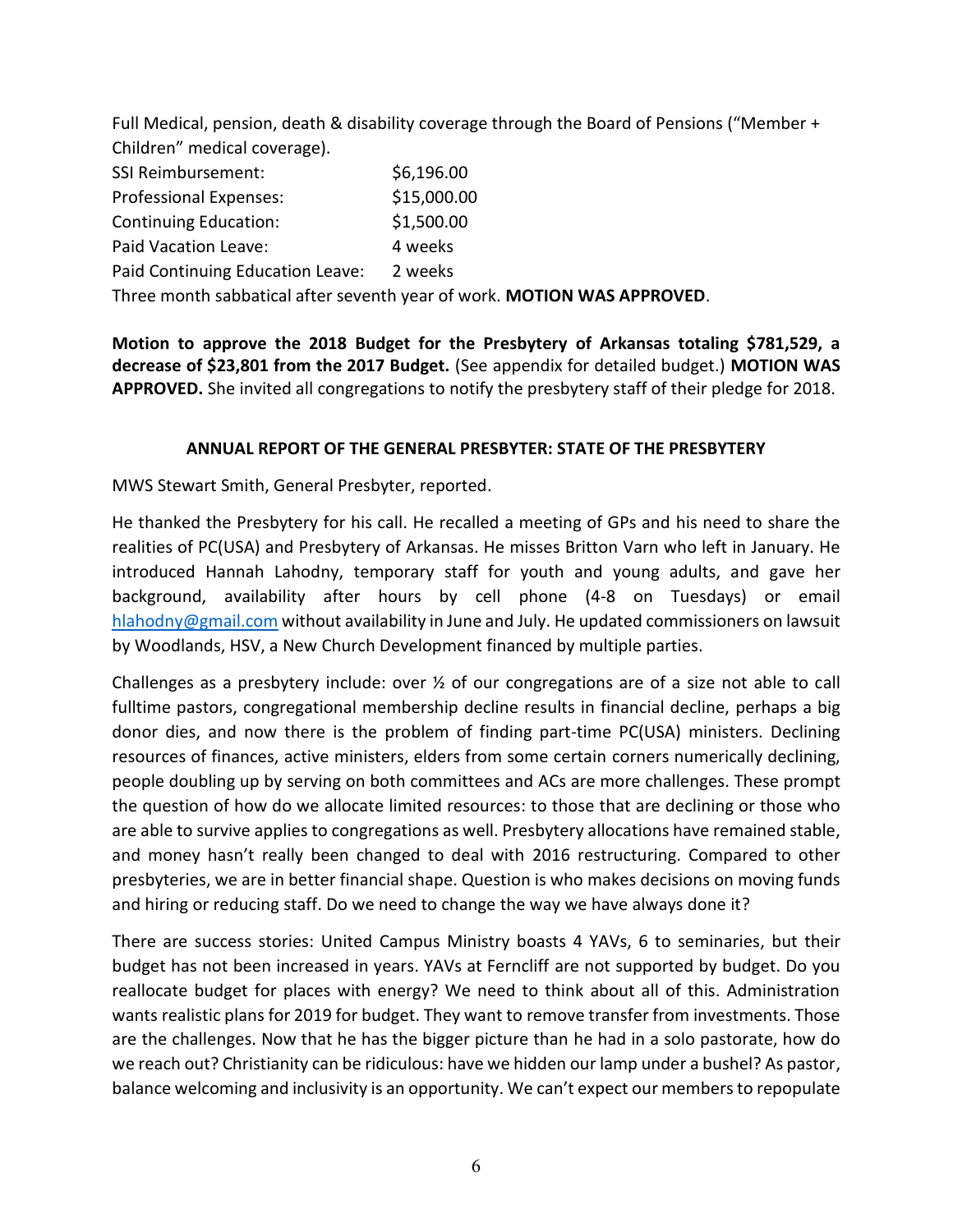the church. We have to reach out to those beyond the Presbyterian fold. People will embrace our message.

## **REPORT OF THE TEMPORARY STATED CLERK**

MWS Leslie Belden announced highlights from her brief report.

### **For Information:**

Report of Pastoral Status:

- MWS Liz Wagner was dismissed by the Presbytery of Arkansas effective November 14, 2017, and received by the Presbytery of Scioto Valley.
- MWS Henrich Eiler, HR, was dismissed by the Presbytery of Arkansas on November 14, 2017 pending his receipt by the Presbytery of Northern Waters.
- MWS Jen Evans was dismissed by Charlotte Presbytery effective October 24, 2017, and her enrollment as a member of the Presbytery of Arkansas will be voted on at this meeting.

The following eight Administrative Commissions continue to work:

Cane Hill and Walnut Grove Presbyterian Churches – MWS Phil Butin, Moderator The AC is working with Historic Cane Hill on an agreement on the building.

First Presbyterian Church, Clarksville – RE Ted Belden and MWS Clare Kelley, HR, Co-**Moderators** 

The AC is moving forward in their attempt to sell the church building. Gamaliel 101 Presbyterian Church – MWS Blake Brinegar, Moderator

The AC will report at this meeting, and request to be dismissed with thanks.

Northwest Arkansas Hispanic Ministry Administrative Commission – MWS Phil Butin, Moderator

The Coordinating Team approved the name change from La Comunidad Hispana at their January 6, 2018 meeting.

First Presbyterian Church, Little Rock – RE Cyril Hollingsworth, Moderator The AC continues to work with the session.

First Presbyterian Church, Ozark – MWS Brian Brock, Moderator

The Office of the General Assembly determined that First, Ozark cannot be dismissed to the Covenant Presbyterian Church denomination, as that denomination is not recognized as a Reformed Church. The AC will work with the congregation toward dissolution.

Pine Bluff (Central, Faith, and First Presbyterian Churches) –MWS Jeff Price, Moderator The AC has visited Pine Bluff and visited with the pastors of the three congregations.

Washington County Property – RE Ted Belden, Moderator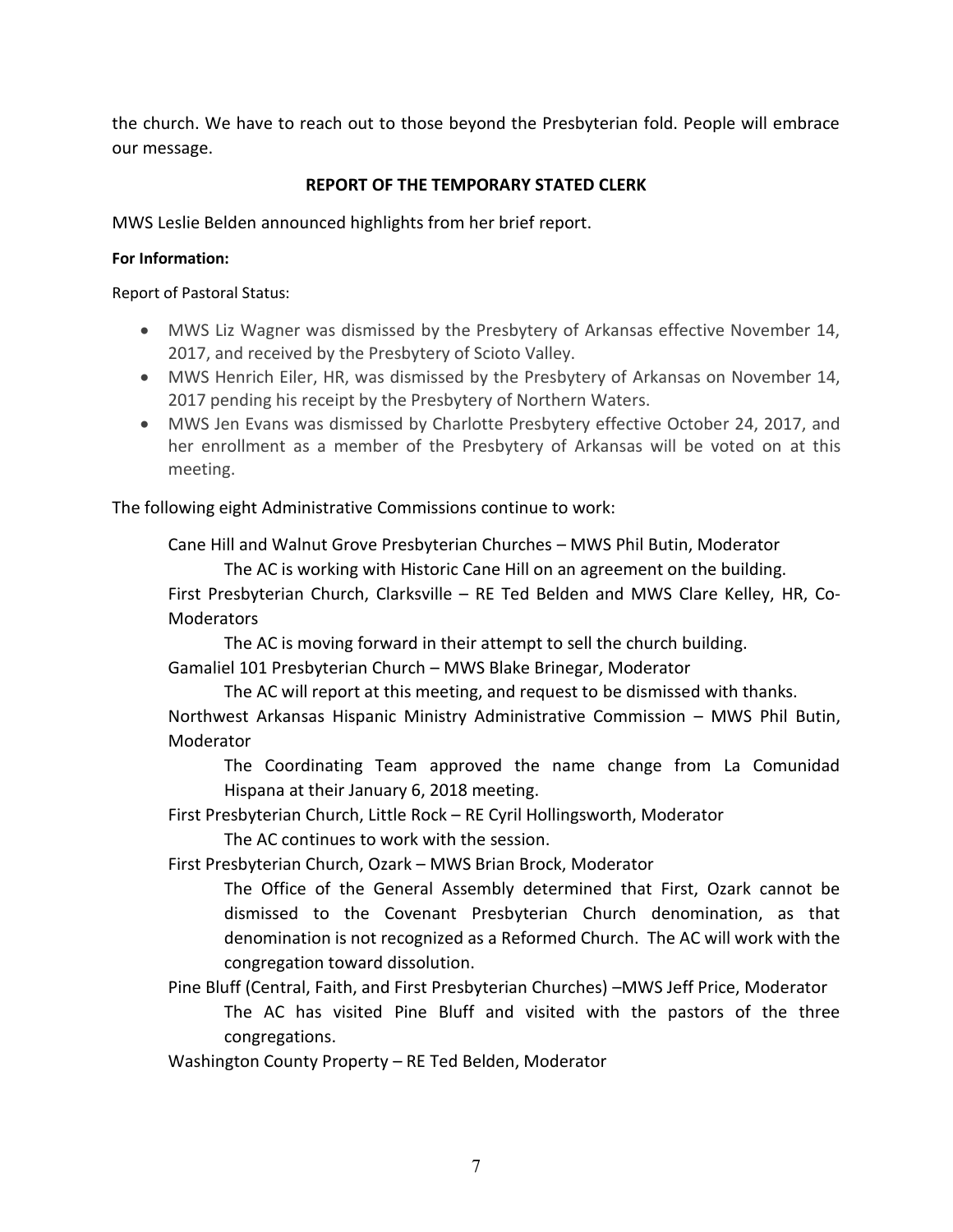The AC has renewed the listing of the 5.75 acre tract on Crossover Road in Fayetteville with Colliers International for \$688,795.00.

It is "Statistics Season," and Moderators and Clerks of Session were sent a letter from the Temporary Stated Clerk asking them to:

- a. Send in their pledge to Presbytery if they haven't already done so;
- b. Fill out their Statistical Report on the OGA website before February 1, 2018;
- c. Update their Church Contact Information before February 1, 2018;
- d. Turn in the 2018 Clergy Compensation Report prior to February 1, 2018; and
- e. Gear up for the Annual Records Review, which will take place through the following three ways:
	- (1) Regional Session Records Reviews in the Spring (February May);
	- (2) Having regional volunteers follow-up with those whose records were not reviewed in this manner (June – September); and
	- (3) Having volunteers available in a specified place at the October presbytery meeting to review records while commissioners attend the meeting.

If your church needs assistance with any of the above tasks please contact MWS Leslie Belden, Temporary Stated Clerk, at 479.466.1061 or [lesliebeld@aol.com.](mailto:lesliebeld@aol.com) She will give the link and pin number for each congregation. She noted that Presbytery pays per capita on reported membership numbers.

## **Necrology**

Rev. W. Guy Delaney, 86, of Perryville died in Little Rock on November 17, 2017. He was an honorably retired minister member of the Presbytery of Arkansas.

Guy was born in Houston, TX; graduated from Texas A&M University, Austin Presbyterian Theological Seminary with a M.Div. and Union Theological Seminary in Virginia with a D.Min. Ordained by Brazos Presbytery, he served churches in Texas and Virginia, was Director of Continuing Education at Union Theological Seminary in Richmond, VA, and for eight years was president of Mo-Ranch Presbyterian Assembly, Hunt, TX.

In the Presbytery of Arkansas, Guy served as associate pastor at Second Presbyterian, Little Rock and as pastor at Kirk in the Pines, Hot Springs Village before retiring in 1999. Returning to Arkansas, he served as interim pastor at First, Jonesboro; First, Little Rock; and First, Morrilton. His ministry to the Presbytery included terms on Committees on Ministry, Christian Education and Administration and as chairman of the board of trustees of Vera Lloyd Presbyterian Family Services.

Guy was preceded in death by his wife, Charlotte, his daughter, Rebecca, and his sister Billie. Guy is survived by his daughters, Amy Young, Annette Delaney, and Elaine Delaney; his sons-in-law, Harvey L. Young, Jr, and Wally Bruce; his sister and brother-in-law, Ginger and Carroll Johnson; and his grandchildren, Adam and Andrew Bruce, Delaney and William Dunlap, and Nathan, Joshua, and Nicole Young. A memorial service was held Saturday, January 20, 2018 at First Presbyterian Church in Morrilton.

## **As required by Presbytery's covenant with Ferncliff, motion to approve new members already elected to Ferncliff Board (2 in Class of 2018 and all of Class of 2020)**

**Class of 2018: Mac Balkman, Westover Hills, Little Rock; Rachel Sievers, Our Lady of Holy Souls Catholic Church, Little Rock.**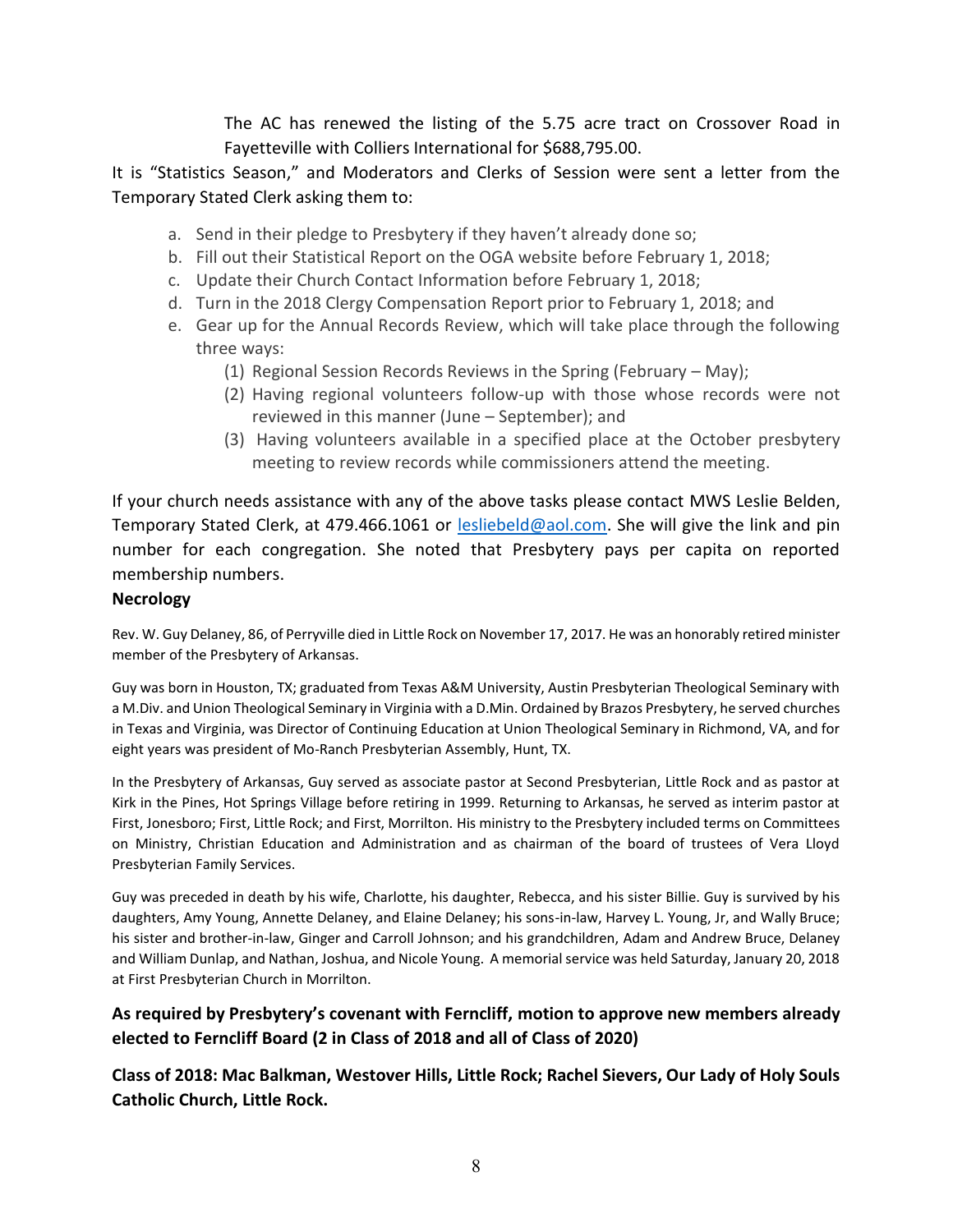**Class of 2020: Ted Belden, First United, Fayetteville; Kate Franks, Second, Little Rock; Rob Griffin, Trinity, Little Rock; Jennifer McCracken, Wynne Presbyterian; Lynn Monroe, First, Bentonville; Mary Ann Robinson, Trinity, Little Rock. Seconded. NOMINEES WERE ELECTED.**

### **Report of the Administrative Commission on 101 Presbyterian, Gamaliel**

Moderator of the AC MWS Blake Brinegar reported that many former executive presbyters have tried to involve the church members but not met with success and that the congregation did not always understand or follow Presbyterian ways. (See appendix for full report.)

**The Administrative Commission moves that the Presbytery of Arkansas approve the following:**

- **1. The corpus of the Weaver Trust, \$52,353.21 to go to Presbyterian Church (USA), per the guidelines of the Trust. These monies will be due by December 31, 2021, and are to be sent to the Presbytery of Arkansas to be passed on to the national church, with an explanation of the intent of the monies.**
- **2. That One-O-One Presbyterian Church pay \$6,918 to the Presbytery of Arkansas.**
- **3. That One-O-One Presbyterian Church, Gamaliel, be dissolved effective upon approval of Presbytery at the February Stated Meeting.**
- **4. That One-O-One Presbyterian Church, Gamaliel, be granted the building and possessions inside, with the cost of the transfer of the property to the new church paid by the congregation.**
- **5. That the original Minutes of the Church, along with the original Church Register be turned over to the Presbytery of Arkansas, as they are official records of the PC(USA).**

**6. That the Administrative Commission be dissolved with thanks.** The Administrative Commission for One-O-One Presbyterian Church, Gamaliel:

MWS Blake Brinegar, Moderator MWS Elizabeth Gabbard MWS Dick Shinkle, HR RE Don Crapnell RE Evelyn Mills

### **MOTIONS WERE APPROVED.**

### **REPORT OF THE PRESBYTERY'S TASK FORCE ON STAFF DESIGN**

Members of the Task Force, moderated by Presbytery Vice Moderator MWS Leslie Bethell Roper, reported. History of TF: Feb., 2017 motion was approved to look at staffing needs, does staffing meet our needs, and what the needs and authority were. They appreciate Administration's work in personnel. TF's job was not to look at what was or was not happening now but what would be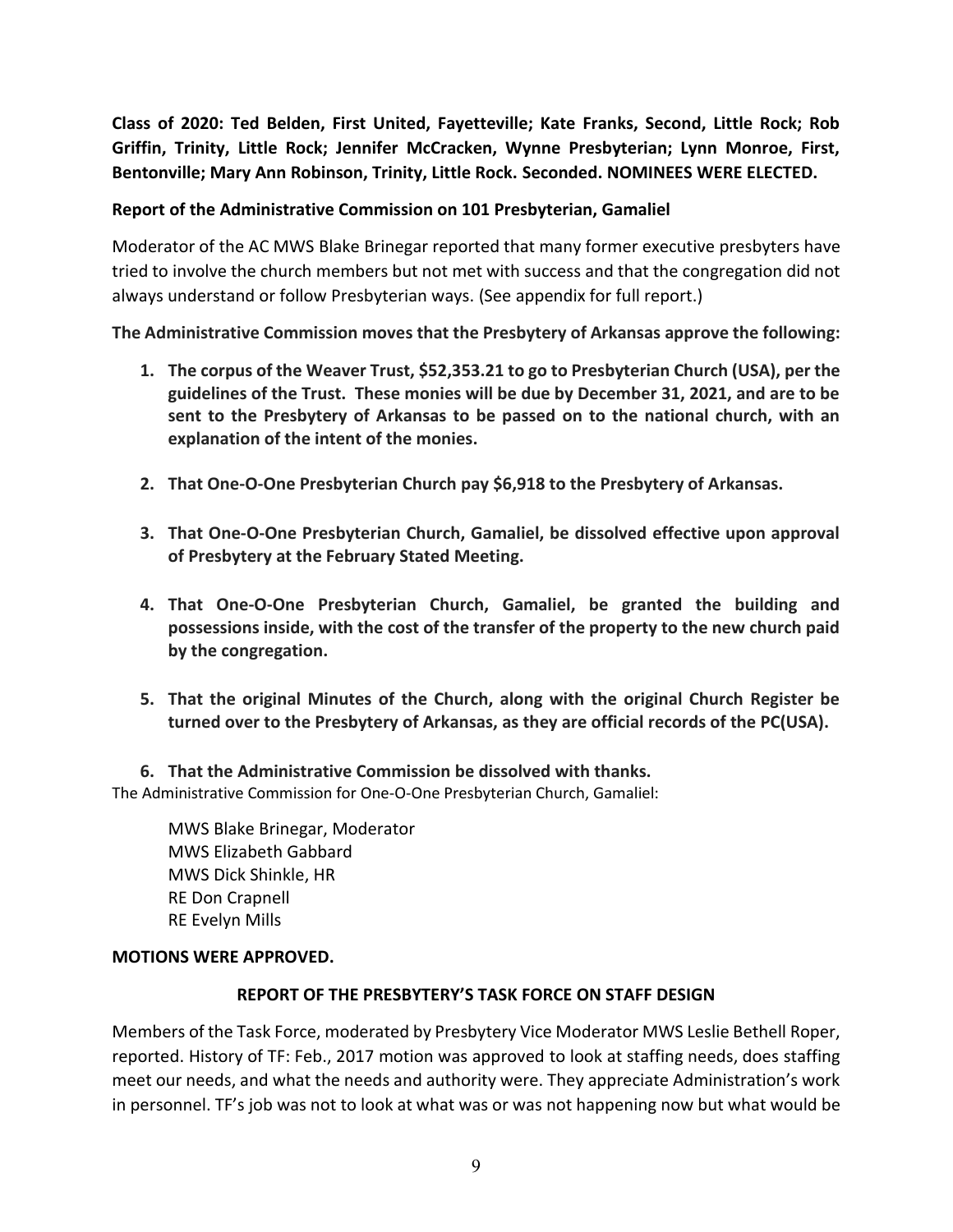needed in five years. They took individuals and personalities out of their deliberation. They looked at other presbyteries' staffing and what we could incorporate. They did historical research on how current staff came to be. Britton Varn's departure offered another conversation, and TF spoke individually with all staff. Roper introduced another member of the TF, MWS David Dyer, and two who were absent, REs Kelly Pearson and Julie Adkisson, and invited questions and comments. Tellers distributed a single page on current staff structure and three proposed alternatives and asked for input by May 1 so they can bring recommendations by June presbytery meeting. She invited questions. (Options are in appendix)

## **REPORT OF THE COORDINATING TEAM**

Vice Moderator MWS Leslie Roper moderated this portion of the meeting. RE Ruth Hamilton, 2018 moderator of the CT, gave the report.

## **Action Items:**

**The Coordinating Team moves that the Presbytery approve ratifying the action of the CT in filling the following immediate vacancies at their January 6, 2018 meeting with those listed below:**

| <b>Administration Ministry Area</b>                                  |
|----------------------------------------------------------------------|
| RE Carolyn Willis, First, Springdale, Class of 2020                  |
| <b>Mission of the Church Ministry Area</b>                           |
| RE Vicky Rogerson, First, Springdale, Class of 2020                  |
| <b>Committee on Leadership Development</b>                           |
| RE Scott Rezebak, First, Heber Springs, Class of 2019                |
| MWS Susan Rose, United Campus Ministry, Class of 2020                |
| <b>Committee on Ministry</b>                                         |
| RE Jane Webb, First, Rogers, Class of 2019                           |
| RE Ed Wilkinson, Good Shepherd, Greenwood, Class of 2020             |
| MWS Katie Cummings, First, Bentonville, Class of 2018                |
| RE Bill Walmsley, First, Batesville, Class of 2019                   |
| RE Sandy Puryear, First, Jonesboro, Class of 2020                    |
| <b>Ministries with Youth, Young Adults, and Campus Ministry Area</b> |
| MWS Margaret "Maggie" Alsup, Lyon College, Class of 2019             |
| MWS Anne Russ, First, North Little Rock, Class of 2019               |
| MWS Brian Brock, Central, Russellville, Class of 2020 to Moderate    |
|                                                                      |

Nominations were invited from the floor. **NOMINEES WERE ELECTED.** 

### **For Information:**

According to the Presbytery of Arkansas' Ministry Manual: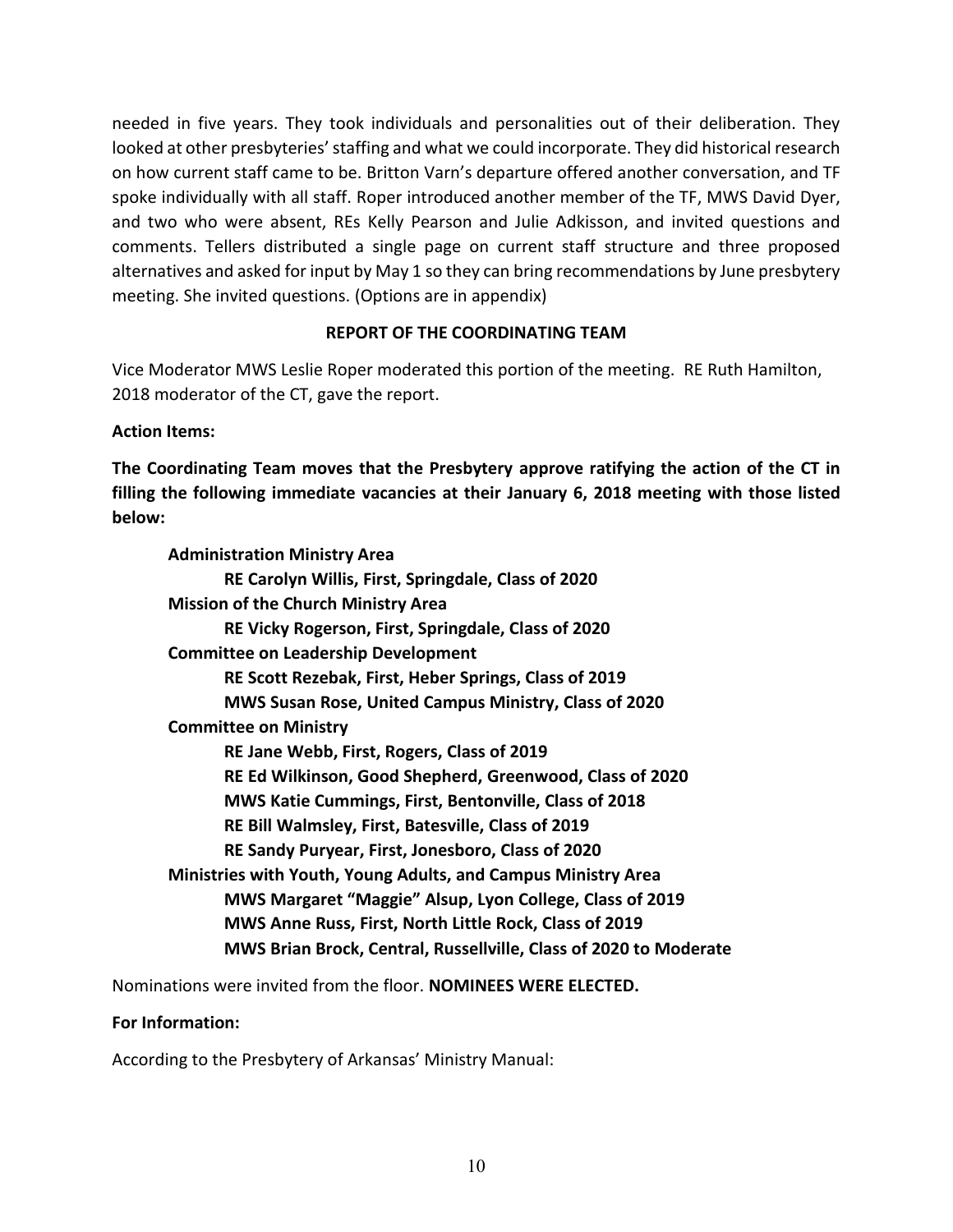"The Coordinating Team serves as the coordinating and program oversight body of the Presbytery between meetings. When necessary, the Coordinating Team may act on behalf of the presbytery for routine business or when a called, special, or regular meeting of the presbytery is impractical."

The Coordinating Team met on November 11, 2017 and January 6, 2018, and took the following actions on behalf of the Presbytery of Arkansas:

--Approved the 2018 Wellspring Renewal Center covenant (See appendix).

--Approved the request of the Session of First Presbyterian Church of Malvern, for "the Presbytery's permission to list for sale the houses behind the church (this recommendation included revised property lines of the houses and an intent to pursue commercial sale before residential)."

--Approved granting up to \$100 per meeting per Ruling Elder for expenses associated with Presbytery meetings for Ruling Elders actively serving on the Coordinating Team to attend Presbytery meetings.

--Approved changing the name of "La Comunidad Hispanic Administrative Commission" to the "Northwest Arkansas Hispanic Ministry Administrative Commission."

--Approved adding the United Campus Ministry at the University of Arkansas at Fayetteville to the list of offering recipients approved for worship services for ordination and installation, so that the list of approved offering recipients now includes:

Ferncliff Camp and Conference Center, Vera Lloyd Home, Presbytery of Arkansas Scholarship at the University of the Ozarks, Presbytery of Arkansas Scholarship at Lyon College, Committee on Preparation for Ministry Emergency Fund for Candidates, Mosley Tabernacle at Ferncliff Camp and Conference Center, Presbytery of Arkansas Sub-Committee on Disaster Preparedness and Response, Endowment Fund of the Presbytery, Theological Education Fund of the PC(USA), Youth Advisory Team Scholarship Fund for summer trips, United Campus Ministry at the University of Arkansas, Fayetteville.

Roper explained where commissioners will meet tomorrow for the two worship services.

## **BREAK**

# **WORSHIP INCLUDING CELEBRATION OF THE LORD'S SUPPER AND INSTALLATION OF NEW MODERATOR**

Moderator Hamilton gave the sermon, GP Smith and Lyon Chaplain "Maggie" Alsup officiated at the Sacrament of Communion served by intinction, and Lyon students who are from churches in the presbytery were liturgists. Music was provided by organist Russell Stinson and the Lyon College Concert Chorale and Pipe Band. MWS Leslie Bethell Roper, pastor of First, Batesville, was installed as moderator of presbytery for 2018 with MWS Susan Rose and MWS Walter Swetnam,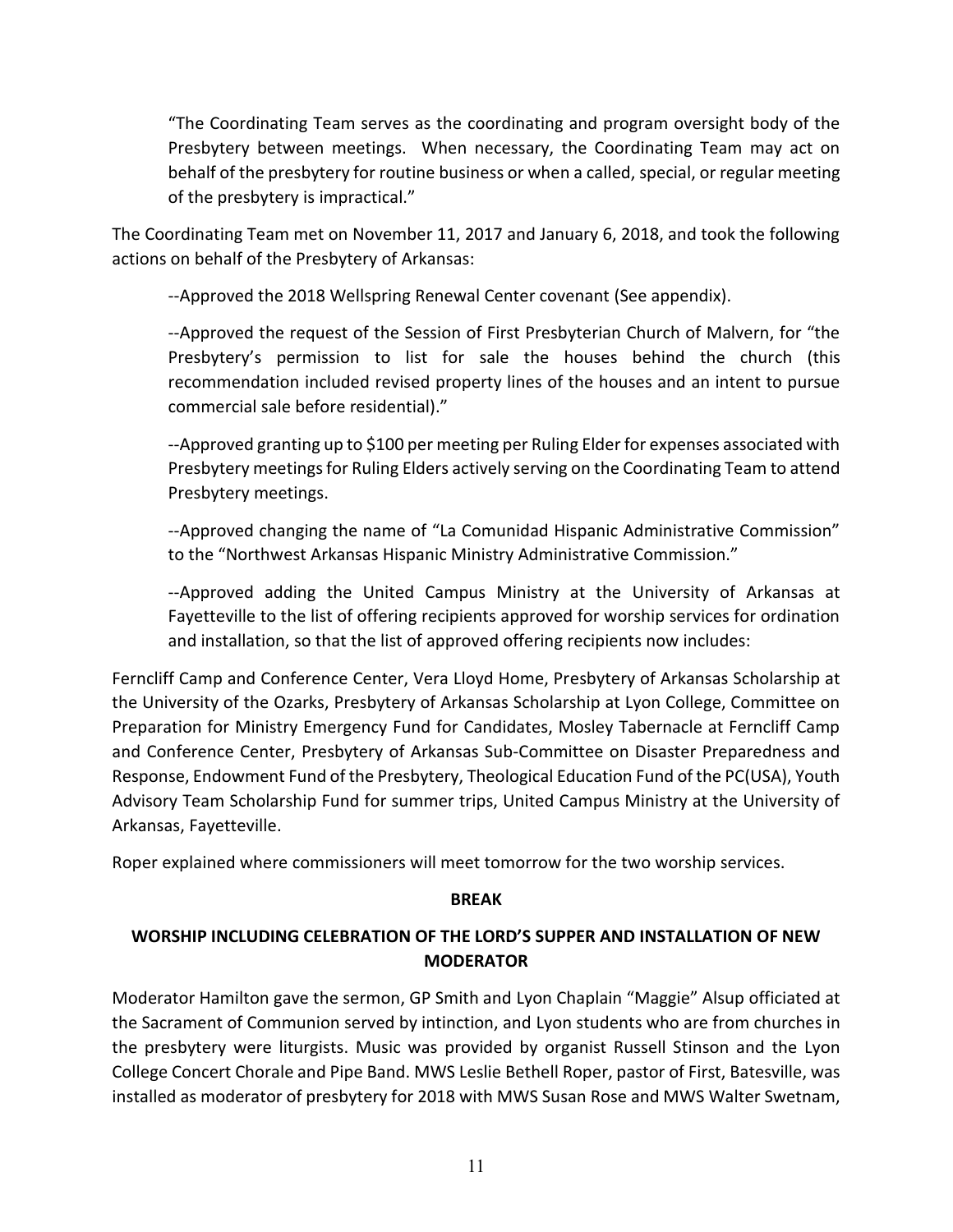HR delivering the charges. Worship offering benefitting the Presbytery of Arkansas Scholarship at Lyon totaled \$1,523. (See appendix for bulletin.)

### **RECESS UNTIL SATURDAY MORNING**

Reception closed the evening in Bevens Music Room where Lyon president Dr. King hosted.

### **SATURDAY, FEBRUARY 10, 2018**

### **MORNING WORSHIP**

At 8:30 a.m. two candidates for ordination, Krista Denne' and Cameron Highsmith, preached separately and simultaneously as part of their examinations, Denne' in Patterson Dining Hall and Highsmith in Maxfield Room. (See bulletins in appendix.)

## **CALL TO ORDER**

Moderator Roper called the council back to order at 9:05 a.m. in Patterson Dining Hall with lighting the Christ candle. RE David Stricklin was installed as presbytery's vice moderator. His pastor, MWS Frank LeBlanc, prayed. Flowers were acknowledged as sent to Roper by her home church Central, Fort Smith in honor of her installation. Housekeeping details were announced. Error in a motion of CT was to "ratify following vacancies" but intent was to "fill the vacancies," and correction is in earlier section of minutes.

### **REPORT OF COMMITTEE ON MINISTRY**

Committee moderator RE Cyril Hollingsworth gave the report.

## **Action Items:**

**1. The Committee on Ministry moves that the Presbytery of Arkansas examine Candidate Krista Denne' for ordination.** MWS Phil Butin invited Krista forward. She gave personal faith and commitment to the ministry statement**. MOTION TO SUSTAIN HER FAITH AND COMMITMENT ORAL STATEMENT. MOTION WAS SUSTAINED. MOTION TO SUSTAIN SERMON PORTION.** YOUNG ADULT ADVISORY DELEGATES CAST POSITIVE ADVISORY VOTE. **MOTION WAS SUSTAINED. MOTION TO SUSTAIN PRINTED FAITH STATEMENT.** (See appendix.) YAADs CAST POSITIVE ADVISORY VOTE. **MOTION WAS SUSTAINED.** Question was asked by Butin in area of Bible: explain why seminarians study Hebrew and Greek. No other questions. **MOTION TO SUSTAIN BIBLE PORTION**. YAADs CAST POSITIVE ADVISORY VOTE. **MOTION WAS SUSTAINED**. Question was asked by Butin in area of Reformed Theology on covenant. MWS Gabbard further requested that she answer the part of the question on covenant in the Reformation. **MOTION TO SUSTAIN THEOLOGY PORTION.** YAADs CAST POSITIVE ADVISORY VOTE. **MOTION WAS SUSTAINED.** Purcell asked question in the area of worship and sacraments on how you would teach what happens when we receive communion. No other questions. **MOTION TO SUSTAIN WORSHIP PORTION.** YAADs CAST POSITIVE ADVISORY VOTE. **MOTION WAS SUSTAINED**. RE Ed Wilkinson asked question in the area of polity about potential conflict between Session and UofO: to whom is your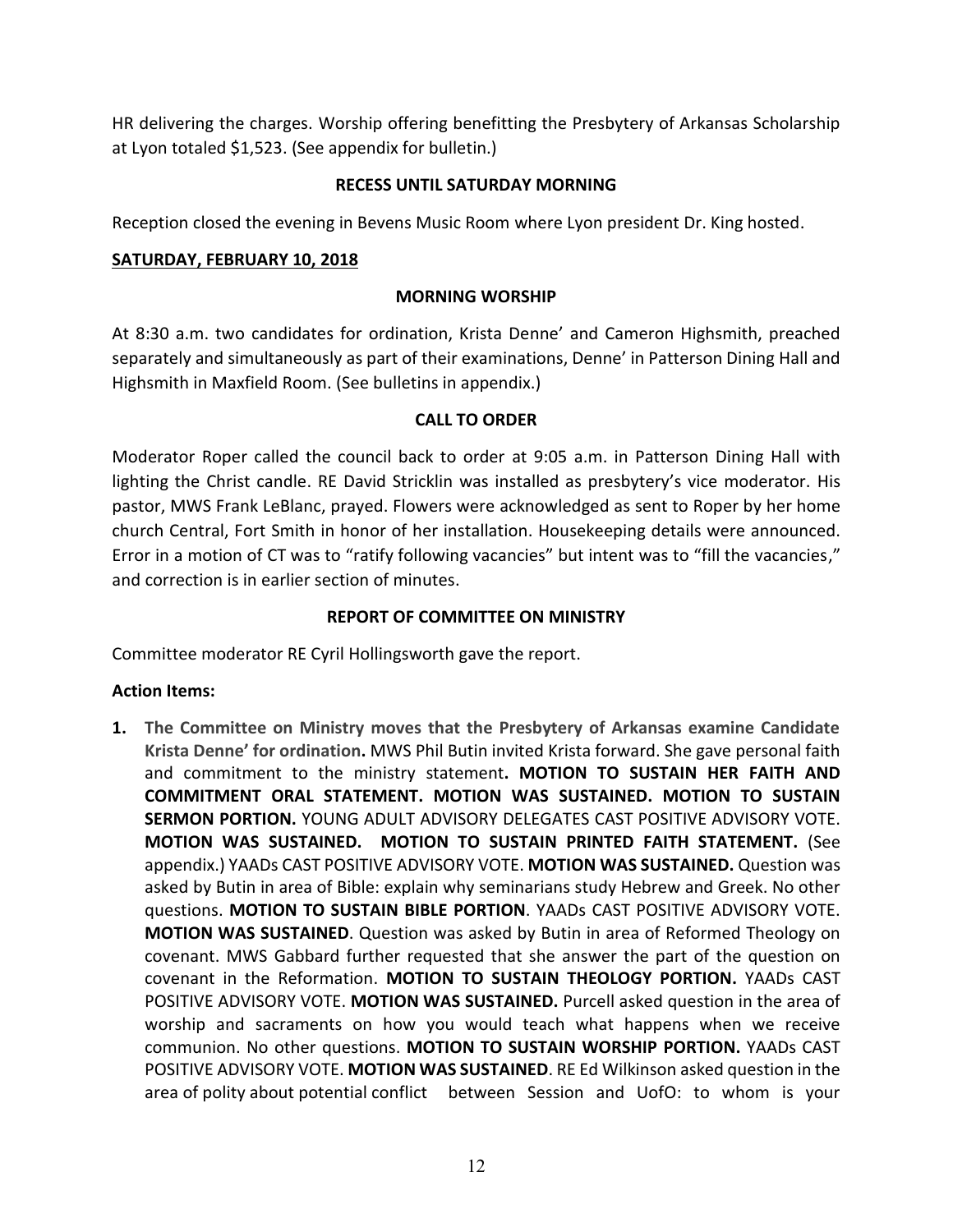accountability in your process? Butin further asked how you would honor the accountability. Question from MWS DC Adams was asked to inform youth and YA further on process for ordination. **MOTION TO SUSTAIN POLITY PORTION.** YAADs CAST POSITIVE ADVISORY VOTE. **MOTION WAS SUSTAINED**. MWS Gordon Garlington, HR complimented her sermon. **MOTION THAT EXAM AS A WHOLE BE SUSTAINED.** YAADs CAST POSITIVE ADVISORY VOTE. **MOTION WAS SUSTAINED**. She was escorted from the room.

**MOTION TO APPROVE ORDINATION OF KRISTA DENNE'.** Question from RE Ted Belden was asked on whether she passed alternative exam in Bible that Presbytery had approved at the last meeting. MWS Kade Curry, moderator of Committee on Leadership Development, reported she had passed. Curry, as moderator, explained he separated his committee from her alternative process, set up according to previous policy approved by the Presbytery; changed and approved; three Bible passages were given to her, she had two weeks to do draft of questions which were taken from 2005 national exams, committee member MWS Jeff Price was draft reviewer, used Presbytery-elected readers of theological exams (MWSs Steve Hancock and Katie Cummings) as graders, she defended exam orally, they passed her unanimously. Purcell was on the group who examined Denne' for fit and met with First, Clarksville as part of that process. Curry spoke in favor of motion to ordain. YAADs CAST POSITIVE ADVISORY VOTE. **MOTION WAS APPROVED.** Denne' returned to standing ovation.

**2. MOTION TO ENROLL KRISTA DENNE' AS A MEMBER OF THE PRESBYTERY.**

*Krista is serving as the Resident Intern of First Presbyterian Church, Fort Smith, and First Presbyterian Church, Clarksville, a ministry validated by the COM at the July 11, 2017 meeting.*

**with the Service of Ordination to be on March 18, 2018 at 4:00 pm at First Presbyterian, Clarksville, the offering recipient to be the Presbytery of Arkansas Scholarship at University of the Ozarks and the United Campus Ministry at University of Arkansas, Fayetteville** *(the latter was approved as a new offering recipient at the January 6, 2018 Coordinating Team meeting)***, and the following to serve on the Administrative Commission to ordain:**

**MWS Debra Freeman to Moderate and Propound the Constitutional Questions** *(Debra is a former Moderator of Presbytery)* **MWS Rebecca Spooner to Preach MWS Kade Curry to Charge the Pastor RE Stephen Moody, First, Little Rock to Charge the Congregation MWS Susan Rose RE Chris Lanphear, Harmony Presbyterian Church, Clarksville MWS Tasha Blackburn RE John Rommel, First Presbyterian Church, Clarksville and MWS Roger Au of the Presbytery of Scioto to sit with the Commission.**

(Statement of Faith is in appendix) **MOTION WAS APPROVED**. MWS Susan Rose prayed. Denne's family and Clarksville and First, Fort Smith members stood.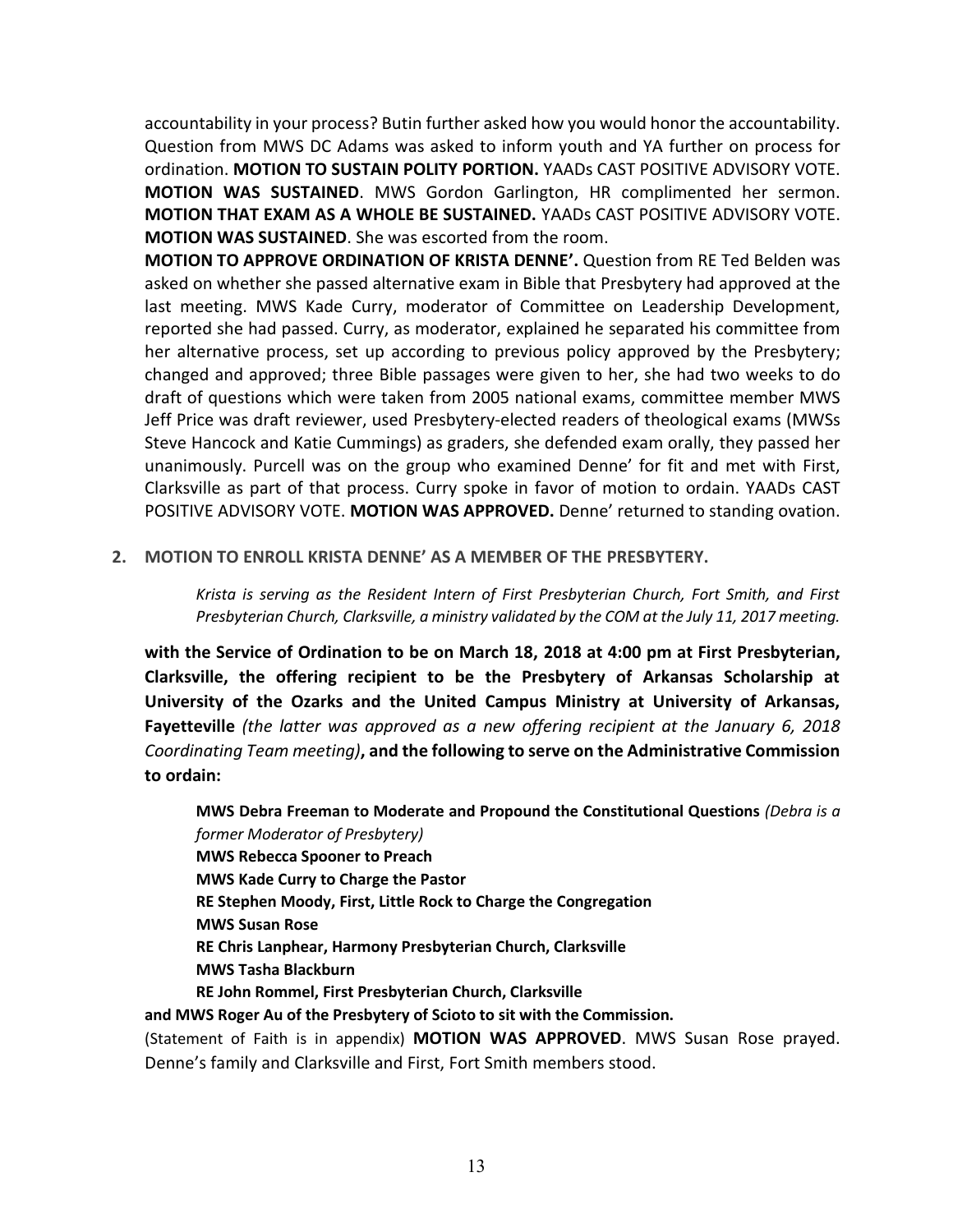## **3.The Committee on Ministry moves that the Presbytery of Arkansas examine Candidate Cameron Highsmith for ordination.**

Cameron was introduced and gave his background, Peace Corps, youth director at Grace, San Francisco Seminary, and enthusiasm for future in his faith and commitment statement. **MOTION TO APPROVE FAITH AND COMMITMENT ORAL STATEMENT.** YADs CAST POSITIVE ADVISORY VOTE. **MOTION WAS SUSTAINED. MOTION TO APPROVE SERMON PORTION.** YADs CAST POSITIVE ADVISORY VOTE. **MOTION WAS SUSTAINED. MOTION TO SUSTAIN PRINTED FAITH STATEMENT**. Question from MWS Patty Schaller because she did not notice in printed statement proclaiming sacraments. YADs CAST POSITIVE ADVISORY VOTE. **MOTION WAS SUSTAINED.** MWS Lacy Sellars asked question in area of Bible on inconsistency of gospel accounts. MWS Becky Purcell asked further about the role of Holy Spirit: how we discern HS for ourselves and where we see HS working in community. **MOTION TO SUSTAIN BIBLE PORTION OF EXAM.** YADs CAST POSITIVE ADVISORY VOTE. **MOTION WAS SUSTAINED**. MWS Frank LeBlanc asked question in area of Reformed Theology, on use of Belhar Confession in class setting. Question by MWS Steve Frazier on worship and sacraments will wait until that section is covered. MWS DC Adams asked further question about reconciliation in hospital setting. **MOTION TO SUSTAIN THEOLOGY PORTION OF EXAM.** YADs CAST POSITIVE ADVISORY VOTE. **MOTION WAS SUSTAINED.** MWS Dari Rowen asked question in area of worship and sacraments: at Montreat non-member youth seeks baptism. MWS Frazier asked further question on Christ's presence in Lord's Supper and how it affects conflict resolution. MWS Jeff Price asked further how Christ is present in Lord's Supper. MWS Patty Schaller asked further about grace in the sacraments and the host in the Lord's Supper. **MOTION TO SUSTAIN WORSHIP AND SACRAMENTS PORTION.** YADs CAST POSITIVE ADVISORY VOTE. **MOTION WAS SUSTAINED.** RE Hollingsworth asked question in the area of polity: in role of moderating the Session, why it matters for MWS to moderate, and does role vary if moderating a church you do not pastor. MWS Kade Curry asked further if in the role of moderator, will you do things Presbyterian? **MOTION TO SUSTAIN POLITY PORTION OF EXAM.** YADs CAST POSITIVE ADVISORY VOTE. **MOTION WAS SUSTAINED. MOTION TO SUSTAIN EXAM AS A WHOLE.** YADs CAST POSITIVE ADVISORY VOTE. **MOTION WAS SUSTAINED.** Highsmith and family were escorted out. **MOTION TO APPROVE CAMERON HIGHSMITH FOR ORDINATION TO OFFICE OF MINISTER OF WORD AND SACRAMENT**. There were no questions or discussion. YADs CAST POSITIVE ADVISORY VOTE**. MOTION WAS APPROVED**. Highsmith returned to standing ovation. (See Faith Statement in appendix.)

#### **3. MOTION TO ENROLL CAMERON HIGHSMITH AS A MEMBER OF THE PRESBYTERY.**

*Cameron is serving as a Chaplain at UAMS, a ministry validated by the COM at the November 14, 2017 meeting, and as the Parish Associate of First Presbyterian Church, North Little Rock (Argenta), approved at the January 9, 2018 meeting.*

**with the Service of Ordination to be on March 11, 2018 at 3:00 pm at First Presbyterian Church, North Little Rock, the offering recipient to be the Committee on Preparation for**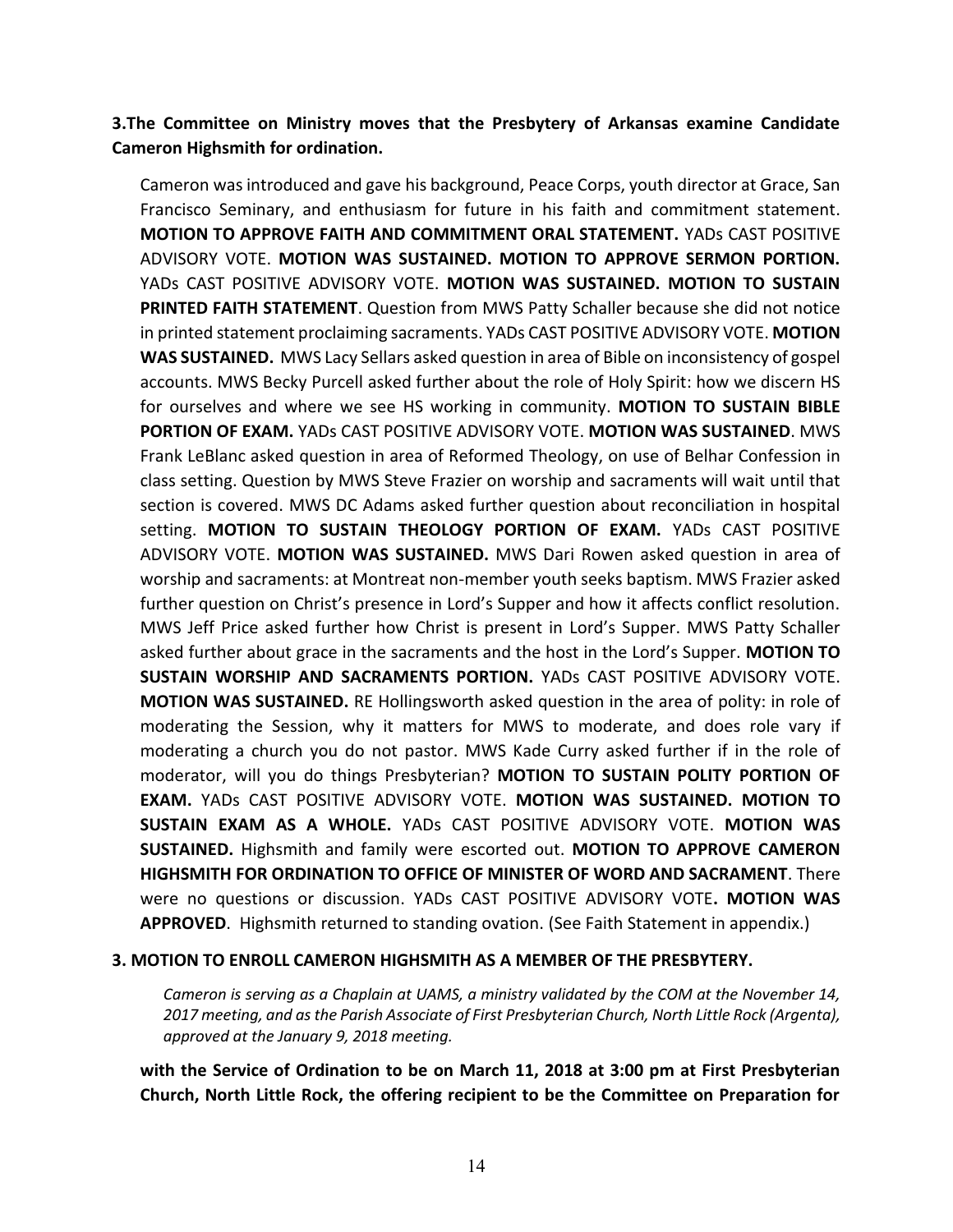**Ministry Emergency Fund for Candidates and Presbyterian Disaster Assistance, and the following to serve on the Administrative Commission to ordain.** 

**MWS Leslie Roper to Moderate and Propound the Constitutional Questions MWS Anne Russ to Charge the Pastor MWS Steve Hancock to Charge the Congregation RE Samuel Highsmith, Second Presbyterian Church, Little Rock RE Sandra Main, First Presbyterian Church, Benton RE Karen Howard Lange, First Presbyterian Church, Batesville RE Sarah Leer, First Presbyterian Church, Bentonville MWS Stewart Smith**

**and MWS Robert Lowry of Mississippi Presbytery to sit with the Commission and to Preach.** YADs CAST POSITIVE ADVISORY VOTE. **MOTION WAS APPROVED.** Family and church members stood. MWE Anne Russ prayed. (Statement of Faith in appendix)

**3. The Committee on Ministry MOVES that the Presbytery of Arkansas approve MWS Jen Evans as Associate Pastor of Second Presbyterian Church, Little Rock, effective October 27, 2017, and enroll her as a member of the Presbytery of Arkansas, requesting that she be dismissed from Charlotte Presbytery,** *(approval of her terms of call will be in a separate motion later in the report)***, and the Service of Installation to be on March 25, 2018 at 5:00 pm at Second Presbyterian Church, Little Rock, the offering recipient to be the Youth Advisory Team Scholarship Fund for Summer Trips, and the following to serve on the Administrative Commission to ordain:**

**MWS Leslie Roper to Moderate and Propound the Constitutional Questions MWS Anne Russ to Preach MWS Don Campbell, HR, to Charge the Pastor RE Ben Barham, Second Presbyterian Church, Little Rock, to Charge the Congregation MWS Steve Hancock RE Stephen Moody, First Presbyterian Church, Little Rock RE Karen Herbert, Grace Presbyterian Church, Little Rock MWS Karen Akin RE H.K. Stewart, Westover Hills Presbyterian Church, Little Rock and RE Dylan Fike, Second Presbyterian Church, Little Rock, to sit with the Commission.** (Statement of Faith in appendix). There was no discussion. **MOTION WAS APPROVED.** 

**4. The Committee on Ministry moves that the Presbytery of Arkansas approve MWS Marie Mainard-O'Connell as Pastor of Park Hill Presbyterian Church, North Little Rock, effective February 1, 2018, with the following terms of call:**

| \$37,000 |
|----------|
| \$18,000 |
|          |
| \$3,000  |
|          |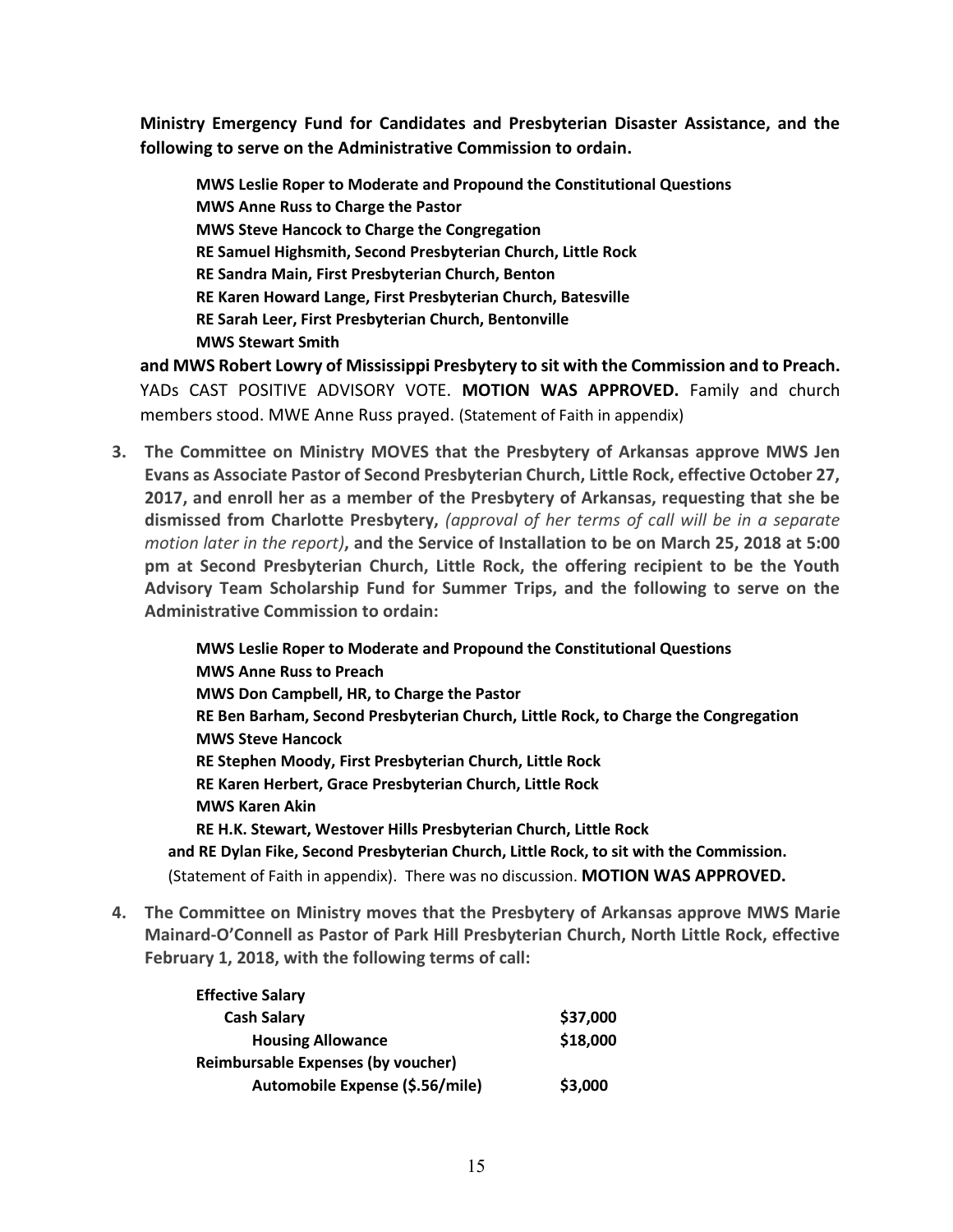| <b>SECA Supplement (up to 50%)</b> | \$2,831 |
|------------------------------------|---------|
| <b>Continuing Education</b>        | \$1,200 |

**Total \$82,031**

**Full medical (includes family) pension, disability, and death benefit coverage under the Board of Pensions**

| <b>Paid Vacation</b>                      | 4 weeks (Sundays) |
|-------------------------------------------|-------------------|
| Paid Continuing Ed./Service to Presbytery | 2 weeks (Sundays) |
| <b>Paid Parental Leave</b>                | 6 weeks (Sundays) |

**In the seventh year of service, the congregation will provide for a three-month Clergy Renewal Leave, continuing the salary and benefits for that period, and providing for pulpit supply in the pastor's absence.**

**Reimbursable automobile expenses will remain at \$3,000 until such time as MWS Mainard-O'Connell elects to move closer to the church. After moving it will decrease to \$2,000.**

**Any unused continuing education allocation may be carried over and accumulated for up to three (3) years.**

**A one-time moving stipend of \$2,500 is available if MWS Mainard-O'Connell elects to move closer to the church. This option may be exercised any time within three (3) years of installation.**

**A one-time transaction benefit of \$2,500 will be provided upon installation.**

**and the Service of Installation to be on March 25, 2018 at 3:00 pm at Park Hill Presbyterian Church, North Little Rock, the offering recipient to be Ferncliff Camp and Conference Center, and the following to serve on the Administrative Commission to ordain:**

**MWS Leslie Roper to Moderate and Propound the Constitutional Questions MWS Dr. Robert Williamson to Preach MWS Anne Russ to Charge the Pastor MWS Frank LeBlanc to Charge the Congregation RE Dr. Wynona Bryant-Williams, Allison Memorial Presbyterian Church, Little Rock RE David Murray, First Presbyterian Church, North Little Rock RE Liz Branch, Westover Hills Presbyterian Church, Little Rock RE Matt Lewis, Park Hill Presbyterian Church, North Little Rock MOTION WAS APPROVED.** MWS Marie Mainard-O'Connell was absent.

Report was arrested here to prepare for 10:30 Order of the Day.

### **REPORT OF YOUTH ADVISORY DELEGATES**

Claire Gillaspy, Conway, Youth Advisory Team co-moderator, talked about the summer trips sponsored by the YAT, and the Presbyterian socks they were selling as a fund-raiser for YAT. They were thanked for being present and attentive.

### **ORDER OF THE DAY: THEOLOGICAL DISCUSSION**

At 10:30 RE Peg Falls-Corbitt, member of Coordinating Team and First, Conway, led the Theological Discussion on "The Church in Civil Discourse" which offered a time around tables in groups of 8 to examine and discuss with Biblical reflection "sample polarities," which are values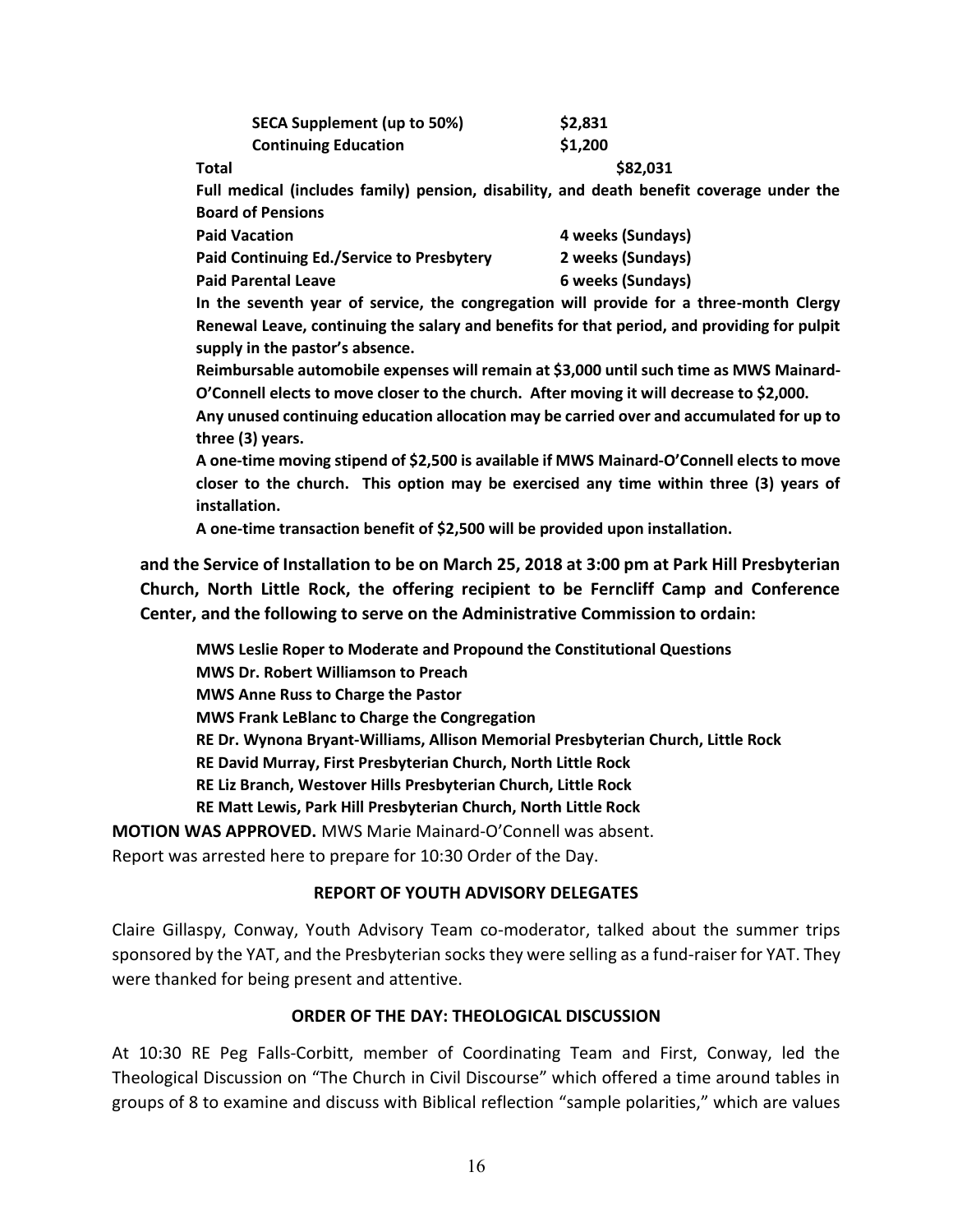that seem contradictory or at least in tension and yet in reality form complementary commitments.

### **MINUTE ANNOUNCEMENTS**

All speakers were MWSs. Rebecca Spooner announced services by Wellspring Renewal Center available to church professionals under the covenant with the presbytery; Jeremy Wilhelmi announced Wendell Griffen's speech on Feb. 20 and David LaMotte's appearance March 13-14 at UofO; Jan Butin spoke on the two PLACE educational events on April 7 and August 4; Tasha Blackburn announced Diana Butler Bass's appearance Sunday at First, Fort Smith; Susan Rose of UCM spoke to thank the Presbytery for support of her son and their family after his injuries last winter. Jordan Akin asked God's blessings on lunch at 12:10.

### **BREAK FOR LUNCH**

Meeting resumed at 12:45. Gifts were given to Cindy Qualls from Lyon for her help in organizing the meeting. Moderator Roper requested evaluations be turned in.

### **COMMITTEE ON MINISTRY (Continued)**

COM Moderator Hollingsworth continued his report.

#### **Action Items:**

**5. The Committee on Ministry MOVES that the Presbytery of Arkansas approve the following terms of call for MWS Jen Evans, called as the Associate Pastor of Second Presbyterian Church, Little Rock (see Action Item #3):**

| \$36,000                                                                            |  |  |
|-------------------------------------------------------------------------------------|--|--|
| \$22,000                                                                            |  |  |
| \$14,210                                                                            |  |  |
| \$6,380                                                                             |  |  |
| \$580                                                                               |  |  |
| \$2,000 and up to two weeks of time                                                 |  |  |
| 4 weeks per year                                                                    |  |  |
| $$1,800$ per year                                                                   |  |  |
| Up to 90 days of full salary                                                        |  |  |
| 6 Weeks                                                                             |  |  |
| In the 7 <sup>th</sup> year of service the congregation shall provide for a three-m |  |  |
|                                                                                     |  |  |

**In onth Sabbatical Leave, reviewed and approved by the COM, continuing the salary and benefits for that period, and providing for pulpit supply if needed.**

She was introduced and brought greetings. **MOTION WAS APPROVED.**

**6. The Committee on Ministry moves that the Presbytery of Arkansas approve MWS Val Bell as Pastor of First Presbyterian Church, Rogers, effective February 19, 2018, and enroll her**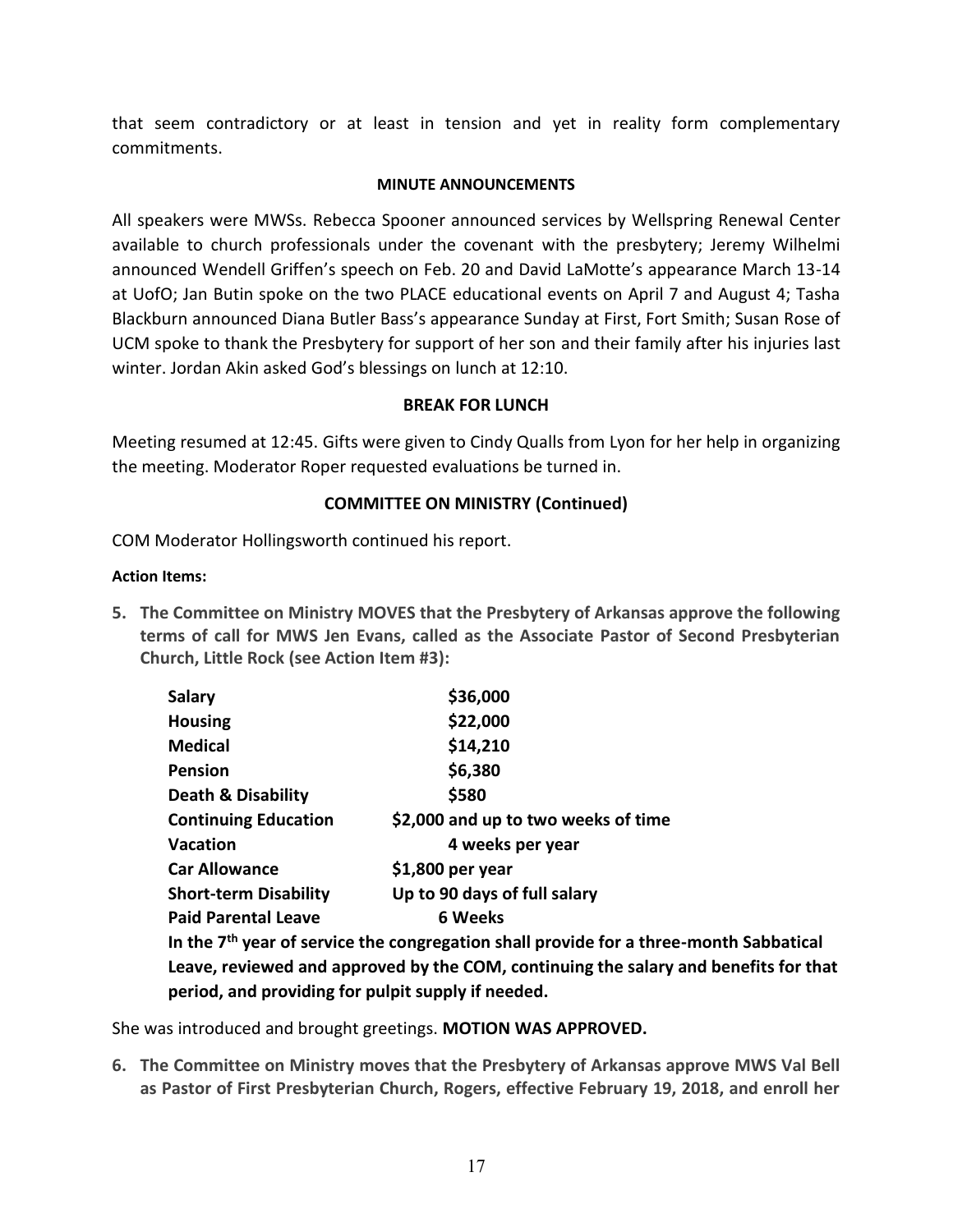**as a member of the Presbytery of Arkansas, requesting that she be dismissed from Peace River Presbytery, with the following terms of call:**

| <b>Effective Salary</b>                                                                |          |  |
|----------------------------------------------------------------------------------------|----------|--|
| <b>Cash Salary</b>                                                                     | \$23,000 |  |
| <b>Housing</b>                                                                         | \$24,000 |  |
| <b>Reimbursable Expenses (by voucher)</b>                                              |          |  |
| <b>Automobile Allowance</b>                                                            | \$2,000  |  |
| <b>Business/Professional</b>                                                           | \$1,000  |  |
| <b>Continuing Education</b>                                                            | \$2,000  |  |
| Moving Costs (up to)                                                                   | \$10,000 |  |
| Full Board of Pensions medical, dental, pension, disability and death benefit coverage |          |  |
| \$17,870                                                                               |          |  |
| <b>Paid Vacation</b>                                                                   | 6 weeks  |  |

| Paid Vacation.                           | <b>b</b> weeks |
|------------------------------------------|----------------|
| <b>Paid Continuing Education 2 weeks</b> |                |
| <b>Paid Parental Leave</b>               | 6 weeks        |
|                                          |                |

**Sabbatical plan is to be approved by the Committee on Ministry at the end of five years of full-time ministry.**

**and the Service of Installation to be on Sunday, April 8, 2018 at 4:00 pm at First Presbyterian Church of Rogers, the offering recipient to be the Committee on Leadership Development Emergency Fund for Candidates, and the following to serve on the Administrative Commission to install:**

**RE Andrew Miller, First Presbyterian Church, Rogers, to ask the Questions of the Congregation**

**RE Cathy Rogers, First Presbyterian Church, Bentonville**

**RE Ronnie Prevost, Presbyterian Church of Bella Vista**

**MWS Leslie Belden, Temporary Stated Clerk** 

**MWS Georgia Senor, First Presbyterian Church, Bentonville, to charge the pastor**

**MWS Phil Butin, First United Presbyterian Church, Fayetteville, to charge the congregation**

**MWS Stewart Smith, General Presbyter, former Moderator of the Presbytery of Arkansas, to Moderate, propound the Constitutional Questions, and preach**

(Statement of Faith in appendix) She was introduced, brought greetings and expressed joy at being "back home" since she is from Conway.

## **For Information:**

1. The Committee on Ministry approved validating the ministry of Candidate Cameron Highsmith as a Chaplain at UAMS and as committed to service within the Presbytery, for example in moderating a session in the absence of a Pastor, or other pastoral service. Cameron Highsmith was also approved to serve as the Parish Associate of First Presbyterian Church, North Little Rock (Argenta).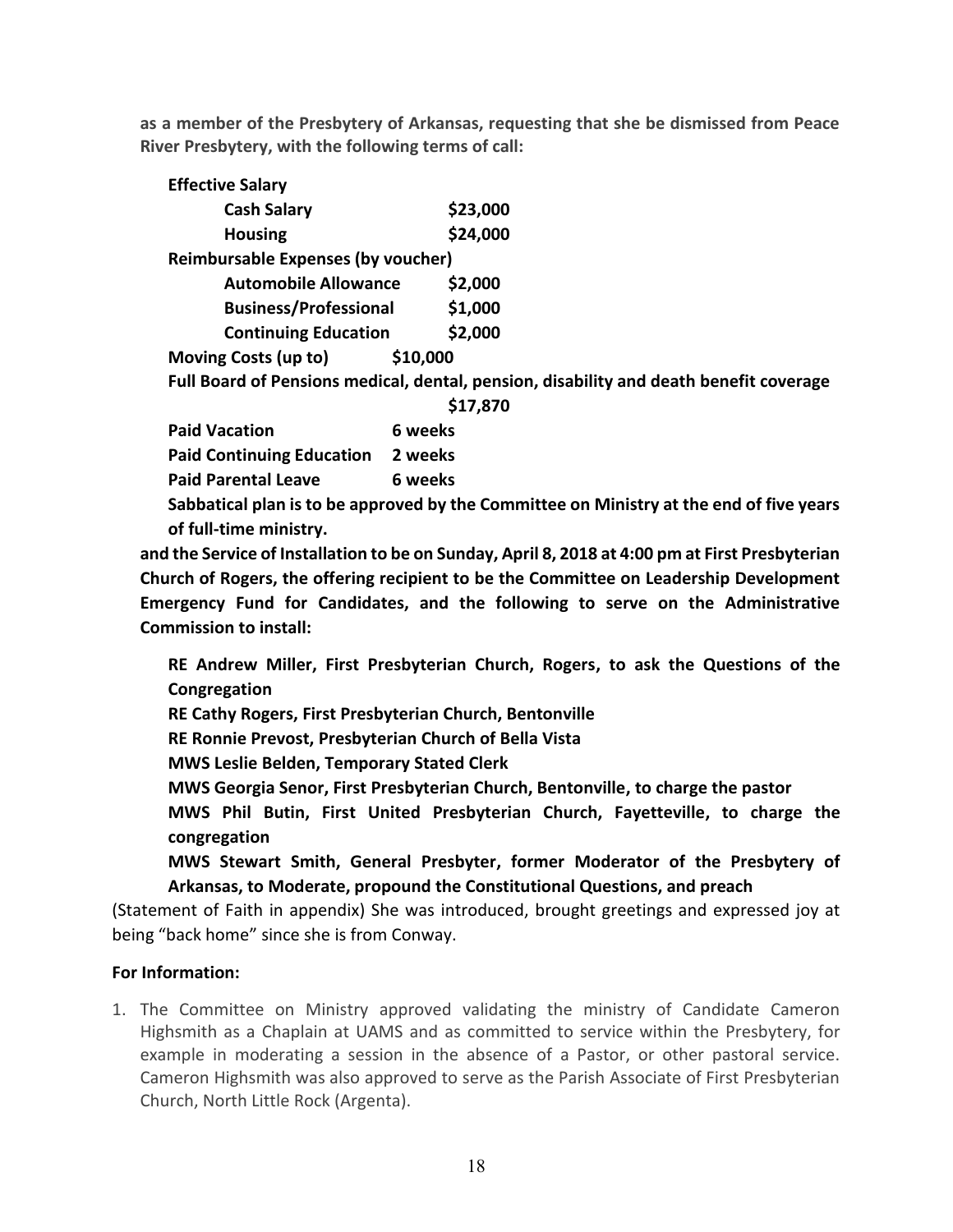2. The COM approved the covenant between MWS Cinthia Saul and First Presbyterian Church, Newport, for Cindy to serve as Temporary Supply, effective October 1, 2017 and in effect for six (6) months, with the following terms of covenant:

\$200 per worship service plus mileage to and from Mountain Home at the federally stated mileage rate *(If church is cancelled MWS Saul will be paid \$200 without mileage.)* \$200 per wedding or funeral, plus mileage as with worship services One paid Sunday of vacation after every four months of service, cumulative to 4 Sundays per year.

Compensation for Presbytery meeting expenses up to \$600 per year

- 3. The COM approved changes to the Pastoral Call (Exhibit IV) and Administrative Commission (Exhibit V) forms. (See appendix for forms.)
- 4. The COM approved closing the Associate Pastor position of the Presbyterian Church of Bella Vista and asked the Stated Clerk to request that the Board of Pensions waive the vacancy dues. She has done this, and waiver was approved.
- 5. Responding to the Presbytery's referral back to the COM, the COM approved inserting the words, "when ordained as a minister of the Word and Sacrament," concerning the Resident Intern's responsibility to celebrate the Sacraments and Moderate the Session, to the Resident Intern job description of the Resident Intern position of First Presbyterian Church, Fort Smith and First Presbyterian Church, Clarksville.
- 6. MWS DC Adams was appointed as the COM representative to Coordinating Team for 2018.

7.The Committee on Ministry approved renewing RE (Rev. Dr.) Doug Miller's covenant with Holiday Island Presbyterian Church, effective December 1, 2017, to be reviewed on or before June 1, 2018, to serve part-time in a temporary pastoral relationship with the following terms of call:

| Yearly total of Salary and Benefits   | \$29,400                     |
|---------------------------------------|------------------------------|
| <b>Continuing Education</b>           | \$1,200 and 2 weeks per year |
| Vacation                              | 4 weeks per year             |
| Reserved for Future Pastoral Expenses | \$23,800                     |

8.The Committee on Ministry approved RE (Candidate for Ministry) Stephen Moody's covenant with First Presbyterian Church, Little Rock, effective October 22, 2017 through October 21, 2018, to serve part-time in a temporary pastoral relationship with the following terms of call:

| Salary   | \$40,000           |
|----------|--------------------|
| Housing  | \$20,000           |
| Vacation | 1 week per quarter |

9.The COM approved Rev. Randy Hyde's covenant with Second Presbyterian Church, Little Rock, effective February 12, 2018 for a six month period, to serve in a temporary pastoral relationship as the Transitional Associate Pastor for Congregational Nurture with the following terms of call: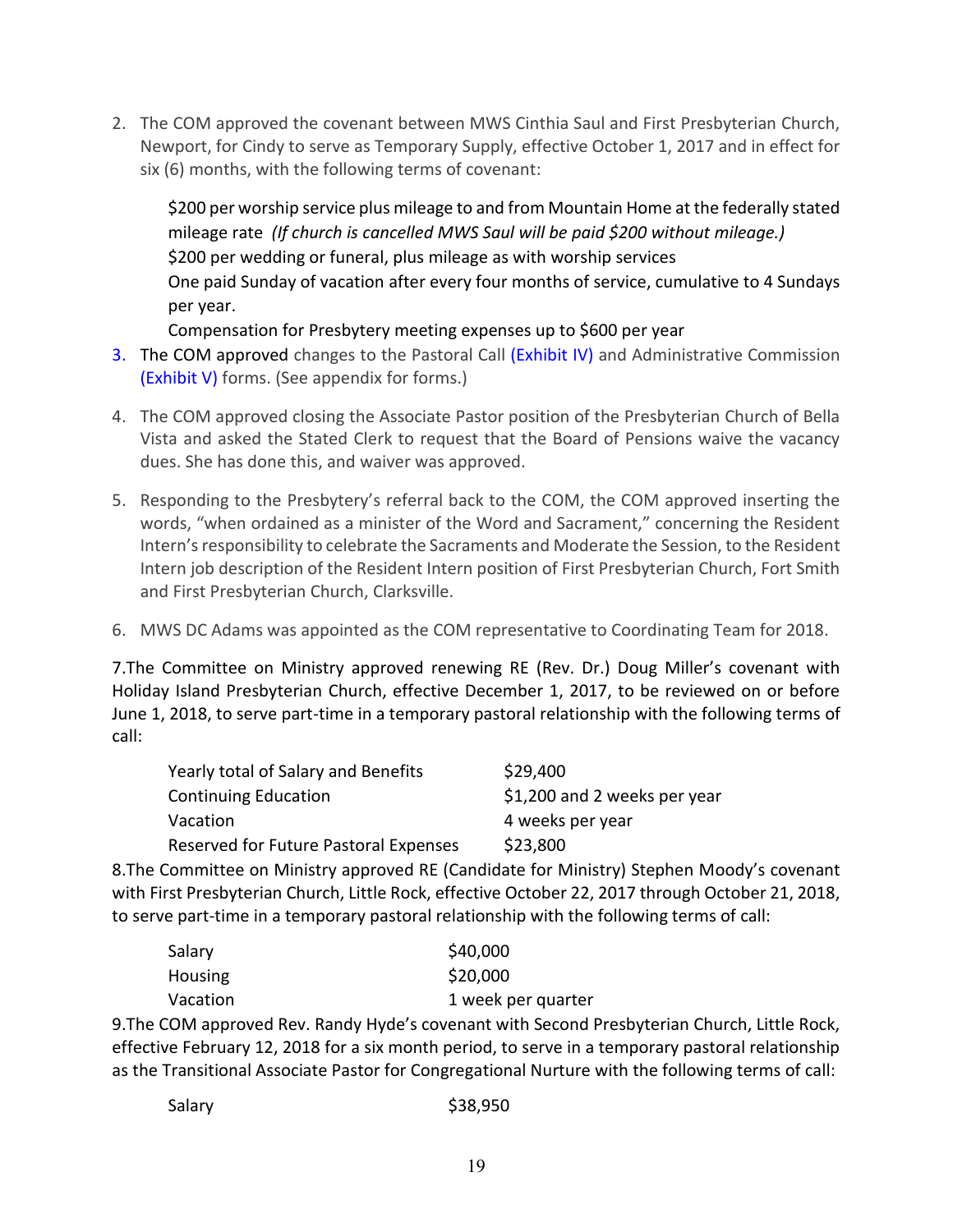| Housing                                 | \$35,000                             |
|-----------------------------------------|--------------------------------------|
| <b>Medical Benefits</b>                 | \$9,350                              |
| <b>Annuity Benefits</b>                 | \$3,228                              |
| <b>Continuing Education</b>             | \$2,000, and up to two weeks of time |
| Vacation                                | 4 weeks per year                     |
| Car Allowance                           | \$3,000                              |
| <b>Cell Phone Allowance</b>             | \$900                                |
| Community Involvement Allowance \$1,900 |                                      |

10.The Committee on Ministry will have training for Ruling Elders whose Sessions wish to request permission from the Committee on Ministry for them to celebrate the Lord's Supper in the absence of a minister of the Word and Sacrament (ordinarily permission is only given to congregations who celebrate the Lord's Supper every Sunday, but could be in order in other situations). This training will be available through Zoom Room video conferencing for those unable to attend in person. Contact MWS D.C. Adams at 870.741.2464 (church) 678.590.6799 (cell), or [dc@fpcharrison.org](mailto:dc@fpcharrison.org) if interested.

### **COMMITTEE ON LEADERSHIP DEVELOPMENT**

Committee moderator MWS Kade Curry gave the report. He invited many involved in the report to come forward. He pointed out the list of those under the committee's care (below) and asked congregations to pray for those listed. He called on RE David Clark, under care preparing as Commissioned Ruling Elder, and Inquirer Jill Acree, both absent. Carla Taylor from Huntsville, candidate for CRE, was noted, and it was shared that RE Mary Shaw has finished her preparation and moved to COM's list as ready to serve as CRE. Julianna Whitson has met with her Session and CLD, and was introduced. She explained her standing as a senior at UofA, who attended Ferncliff with a friend at age 8, that though not Presbyterian she had been led to UCM, and Prairie Grove Church. Recently she was accepted for graduate work at Columbia Seminary and learned her adopted family included Presbyterian pastors in every generation. Curry praised the list of students. **MOTION TO ENROLL JULIANNA WHITSON UNDER CARE AS INQUIRER. MOTION WAS APPROVED.** Purcell and Rose prayed for her. (Statement of faith in appendix.) Thanks to those who include Emergency Fund for Candidate Care in their giving. Inquirer Jordan Akin has been in that status for 16 months and introduced herself. She gave her background, growing up at Second, LR, now is at Louisville Presbyterian Theological Seminary, and she thanked the CLD. Curry invited questions on Akin's printed faith statement, and there was none. **MOTION TO MOVE JORDAN AKIN FROM INQUIRER TO CANDIDATE.** (Statement of faith in appendix.) **MOTION WAS APPROVED.** Litany for candidate was read by Moderator Roper who asked the constitutional questions, which Akin answered in the affirmative. MWS Steve Hancock prayed for Akin.

### **Those Under Care for Preparation in the Presbytery of Arkansas**

### **Approved to Seek Ordained Call**

• Krista Denne'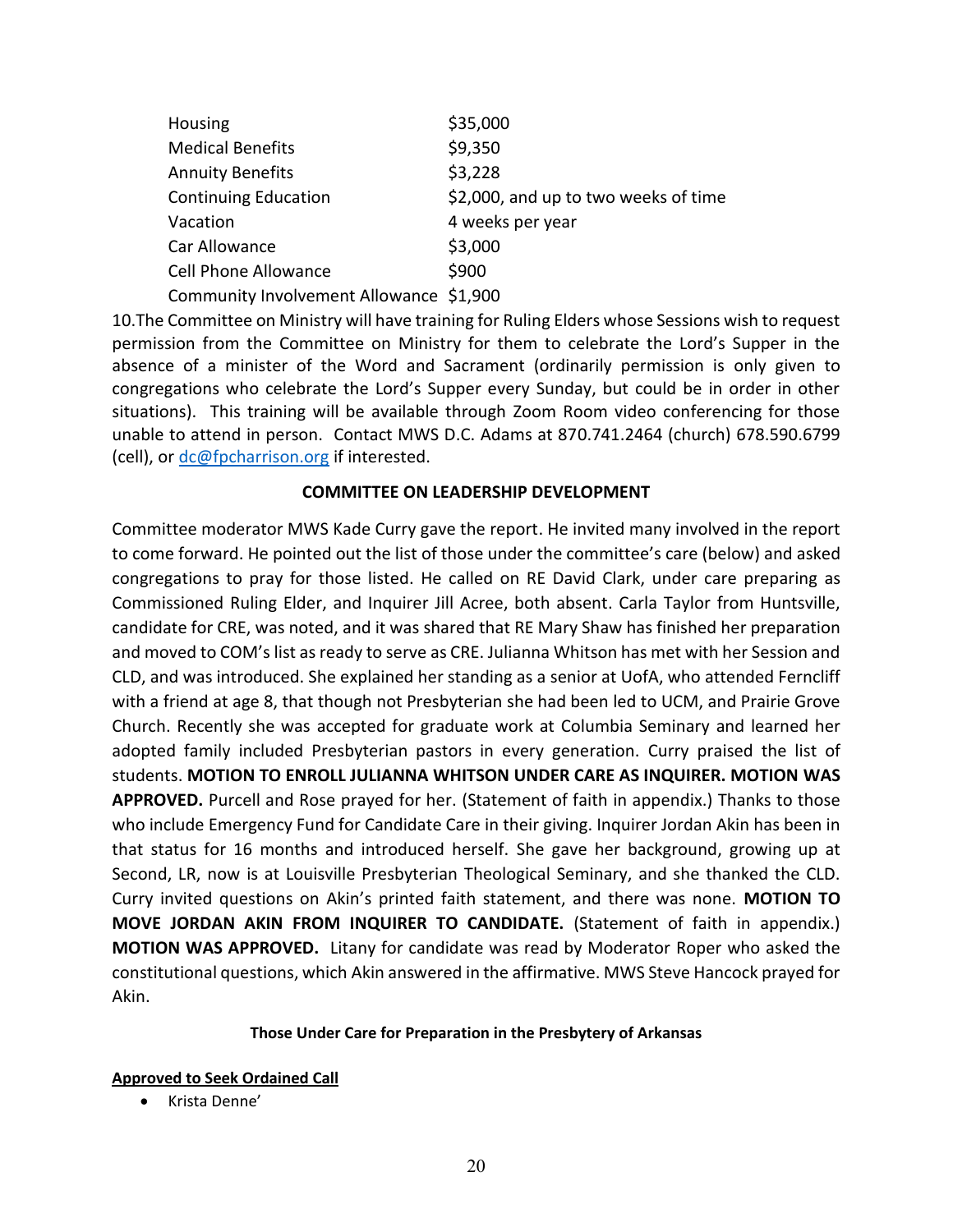- Brittany Fiscus Van Rossum
- Cameron Highsmith

#### **Candidates**

- Katherine Norwood
- Molly DeWitt
- Stacey Hammons
- Stephen Moody

#### **Candidate for Candidacy:**

• Jordan Akin

### **Inquirers**

- David Mills
- Max Hill
- Keith Dove
- LaWanda Harris
- Jill Acree

### **Candidate for Inquiry**

- Julianna Whitson
- **CRE Candidates**
	- David Clark
	- Allan Huddleston
	- Mary Jane Fisher
	- Carla Taylor

### **Approved for CRE Status:**

• Mary Shaw

### **Update Interviews of:**

Carla Taylor to come under care of Covenant Agreement to become CRE.

### **Report to Presbytery of Alternative Means was explained during Candidate's exam:**

3 Optional Exam Texts Offered (2 New Testament, 1 Old Testament) Committee Reviewer for Written Draft Exam Readers Chosen from the Approved Presbytery Readers List Written Exam Final Draft Due Oral Defense Offered Final Grade Pass/Fail

On a point of personal privilege, Curry thanked Presbytery for opportunity to serve as he concludes service as committee moderator. MWS Jeff Price is nominated for immediate service as moderator.

## **REPORT OF FUTURE OF THE CHURCH MINISTRY AREA**

Ministry Area moderator RE Ted Belden gave the report, quoting three points from Julius "Dr. J" Erving related to our work: our best days are ahead, we only fail if we quit, God is in control. Belden gave details of grants available from their ministry area as follows: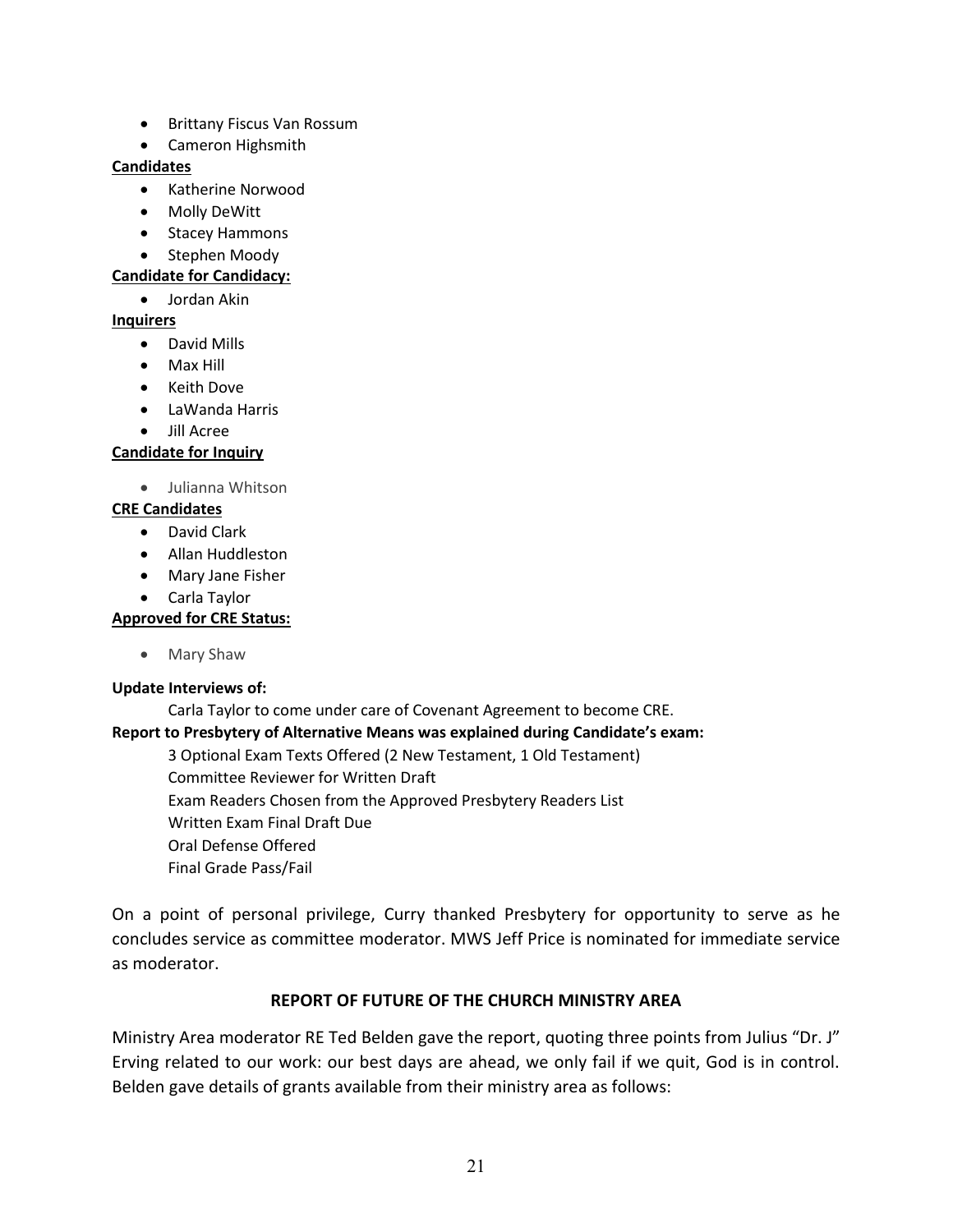Included in the packet are grant forms and guidelines that the Future of the Church Ministry Area worked on last year that will be used in 2018 to receive and help process grant requests. If your church wants to start a new program and needs financial support to make it happen, then please fill out the form and ask for some money. The Future of the Church (FOTC) Ministry Area is accepting one-year proposals for the development of a program, opportunity, institutional structure or possibly facility improvement(s) that revitalize or extend your ministry to new populations or communities and/or grow existing congregational vitality and mission.

Grants will generally be in the \$2,000-\$5,000 range with the opportunity to renew up to 3 years. The committee has allocated \$25,000 for grants this year. Application guidelines and forms will be sent to your session moderator and clerk and available until April 15. If you have any questions, please contact Ted Belden, moderator of FOTC, a[t TedBelden@aol.com.](mailto:TedBelden@aol.com) (See appendix for grant application.)

He introduced MWS Jeremy Wilhelmi and two of 29 college students who attended Montreat College Conference in January, Allison Mundy and Bax Yarbrough, all of whom thanked FotC for funding help for their group transportation.

## **REPORT OF COMMITTEE ON NOMINATIONS**

Committee moderator MWS Robert Hadley, HR gave the report.

**1.The Committee on Nominations moves the following be elected to fill immediate vacancies: MWS Marci Ward, Harmony, Clarksville, Class of 2019, region 2 representative, Future of the Church Ministry Area.**

**MWS Jeff Price, Trinity, Little Rock, Class of 2018, moderator of Committee on Leadership Development**

Nominations were asked from floor. There were none. **NOMINEES WERE ELECTED**.

**2.** Committee on Nominations will meet on March 15 to begin considering nominations for service beginning in 2019 and invite those interested to contact Moderator Hadley (rwhadley@artelco.com) or staff NiAnn Thompson [\(niann@presbyteryofarkansas.org\)](mailto:niann@presbyteryofarkansas.org) by March 8.

## **REPORT FROM POLITY COMMITTEE ON THE OVERTURE**

Vice Moderator Stricklin moderated this part of the meeting. Polity Committee member MWS Elizabeth Gabbard gave the background on the proposed Overture to General Assembly from Barr Memorial, Norman; referral voted by presbytery in October that resulted in polity committee's conversation with Session with Barr Memorial, Norman; and the background of Johnson Amendment.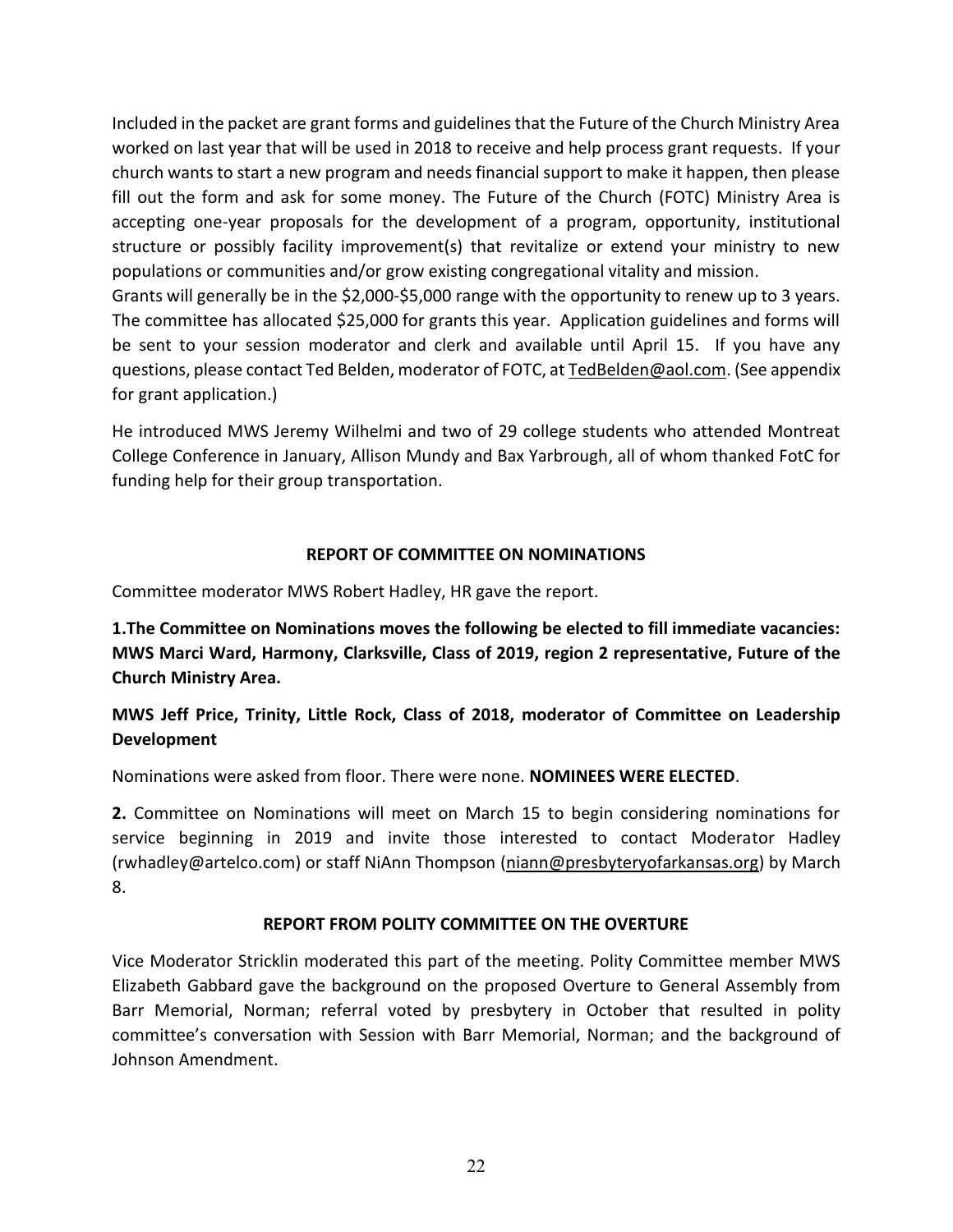**MOTION TO CONCUR WITH THE FOLLOWIING OVERTURE TO THE GENERAL ASSEMBLY FROM WESTERN NORTH CAROLINA PRESBYTERY: The Presbytery of Western North Carolina overtures the 223rd General Assembly of the Presbyterian Church (USA) to amend G-3.0104 of the Book of Order to include the following statement: "No congregation, session, presbytery, synod, or national office of the PC(USA), nor any individual acting on behalf of or in an official capacity for the above institutions, shall publicly endorse or oppose or otherwise encourage or discourage others to vote for or against an individual running for public office"** was made by Commissioner Noah Williamson, and was seconded.

MWS Phil Butin spoke against motion, RE Mary Beth Lysobey spoke for the motion, MWS Dari Rowen **moved to call the question**. **Motion on calling the question failed.** MWS Wilhelmi spoke against the motion (Johnson not yet revoked, "official capacity" and "otherwise discourage and courage" language is unclear), MWS Garlington, HR said he is of mixed mind and hopes that Presbytery would make a statement of believing in separation of church and state. RE Joseph Yancey, First, NLR, pointed out that if this were added to Book of Order, commissioners would have been out of order during the Theological Discussion this morning, MWS Purcell spoke in favor of motion (polity allows disagreement and does not constrict as presented). Temporary Stated Clerk Belden said she had just learned another presbytery has concurred with this overture, making the motion for Arkansas' concurrence not as pressing. MWS Hadley said that in a small town, minsters are seen usually as speaking for their church. MWS Ruskin Falls spoke against concurrence, fearing the church is moving away from worship focus and recalled the Theological Declaration of Barmen. RE Williamson spoke again in support of his motion. **MOTION TO CONCUR WITH OVERTURE FROM WESTERN NORTH CAROLINA PRESBYTERY FAILED.**

### **REPORT FROM FERNCLIFF CAMP AND CONFERENCE CENTER**

Moderator Roper resumed duties. Order of the Day began at 1:45 pm. Joel Gill, interim director of Ferncliff, thanked the presbytery for their donations and sending campers. Founded in 1937, Ferncliff camp recalls a history with other milestones, as shown on his video graph of budget over the years, parable of the talents (Ferncliff like the first two workers). Gill shared news about summer camp (their primary purpose), applauded summer camp video, first winter camp of 34 youth in December, spring break day camp coming up, and encouraged commissioners to take home brochures. He spotlighted two camps, Interfaith Ecology Camp and PB&J (Peace-Building and Justice) for high school students touring civil rights sites, Family Fun Day on March 31, inflatable evangelism (financed by First, Shreveport) available for delivery to churches, Camp 2U traveling summer camp, thanked chaplains and congregations who allowed ministers to serve as chaplains, and the need for summer staff. Two of the Young Adult Volunteers were welcomed (5 live onsite), they can become involved in local churches, including pulpit supply, were featured in "Presbyterian Outlook" and "Mission Crossroads." Joel showed a video on Disaster Assistance Center and mentioned Nature Preschool. Retired director MWS David Gill, HR received a grant for working in Disaster Center. Joel told story of Sharing the Goods purchase of pillows, that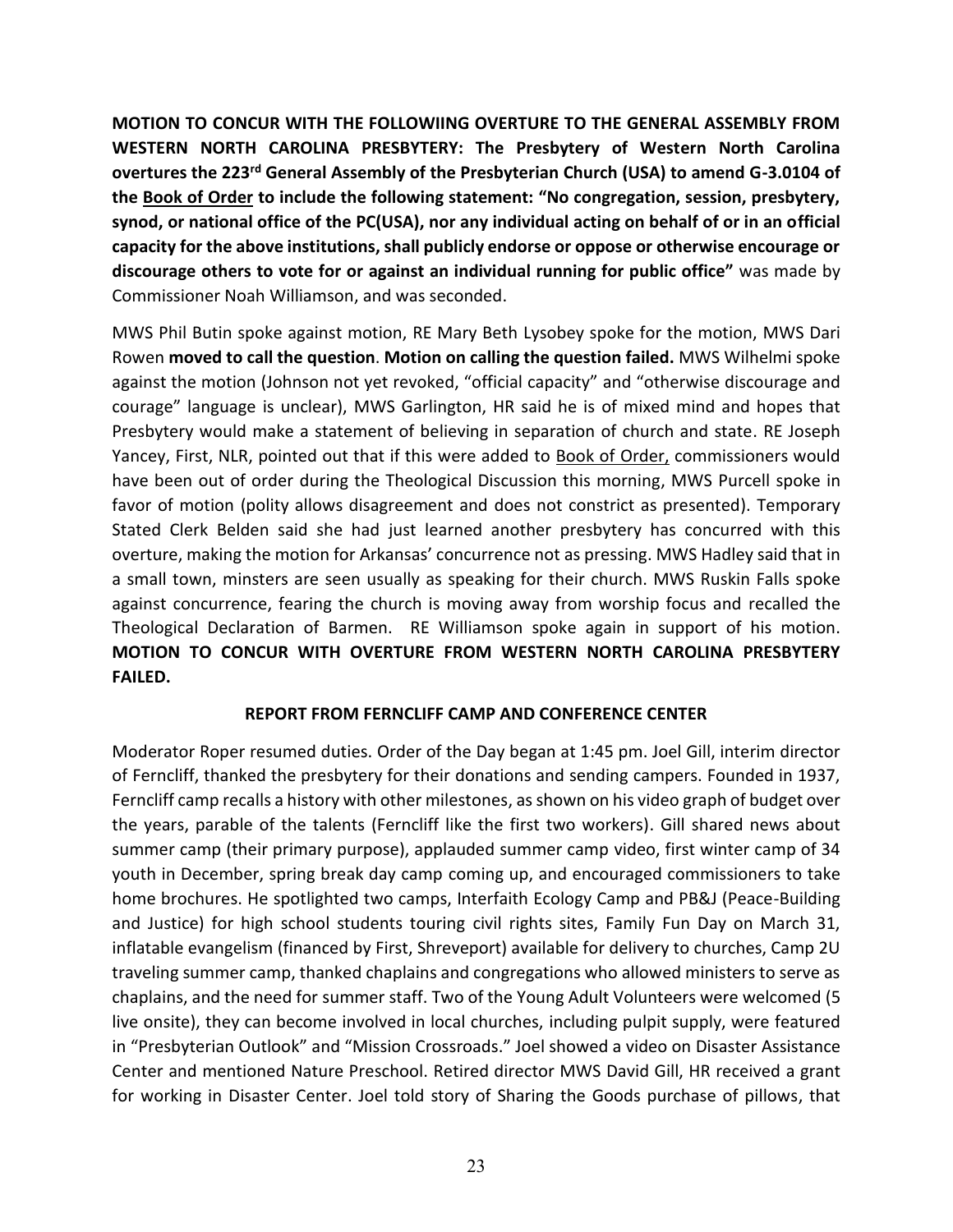Ferncliff is the only AR distributor for non-profits, serving 42, and acknowledged the Over the Hills Gang that builds projects. 86,000 pounds of kits were donated in 2017, a record year. Ferncliff video of "Take Me Away" encouraged Ferncliff's offer of relief in stressful lives of church professionals. Ferncliff continually hosts groups and congregations, Youth Quakes, Pilgrimages, service groups and committees (meeting free) and will be hosting October presbytery meeting, PW, EPs meeting, 2020 APCE, R&R weekends. They have a pay what you can policy for congregations.

## **REPORT OF THE YOUNG ADULT ADVISORY DELEGATES**

Blake Thompson, junior at Hendrix and intern at UKirk, Conway, brought greetings from four different campus ministries. UCM, Conway UKirk, Lyon, and UofO students talked together and want to strengthen community at home, asked churches to make opportunities available for traditional college ages to stay connected to home churches, and strengthen UKirk of Arkansas. They hope to get the four groups together later this year. He praised college event at Montreat. "It's neat to be here on Saturday" and asked for love and support.

# **REPORT ON PROPOSED AMENDMENTS TO THE PRESBYTERY OF ARKANSAS MINISTRY MANUAL**

Coordinating Team moderator RE Ruth Hamilton gave the report.

The Presbytery of Arkansas' Ministry Manual is divided into five parts: "Part I: Organization and Structure" explains the structure of our Presbytery; "Part II: Ministry and Committees Duties" outlines the duties of the various ministry areas, committees, and sub-committees making up that structure; "Part III: Standing Rules" is the compilation of the various standing rules that the Presbytery has approved through the years; the Presbytery's documents necessary for how we do our work are in "Part IV: Policies and Procedures;" and in "Part V: Covenants and Partnerships" one can find the covenants we have with our partner organizations.

The Coordinating Team receives requests for amendments to the Ministry Manual from Ministry Areas, Committees, and Sub-Committees, and also has reviewed existing policies and edited them for inclusion, as well as complimentary policies. (ALL OF THE NEW POLICIES ARE IN THE APPENDIX.) The following motions come from the Coordinating Team, and thus do not need a second. It is suggested that vote be to approve, decline approval, or refer for edits.

## **Proposed Amendments to Part I: Organization and Structure**

*From "8) Amendment" of the Ministry Manual Part I: Organization and Structure: "The Organization and Structure section may be amended by 3/5 vote of the Presbytery present and voting if the proposed amendment is distributed to all members and member congregations no less than 30 days prior to the meeting during which the vote is to take place. This rule may be waived by a 2/3 vote of the Presbytery present and voting."*

1. Part I: Organization and Structure; 3) Meetings and Membership of the Presbytery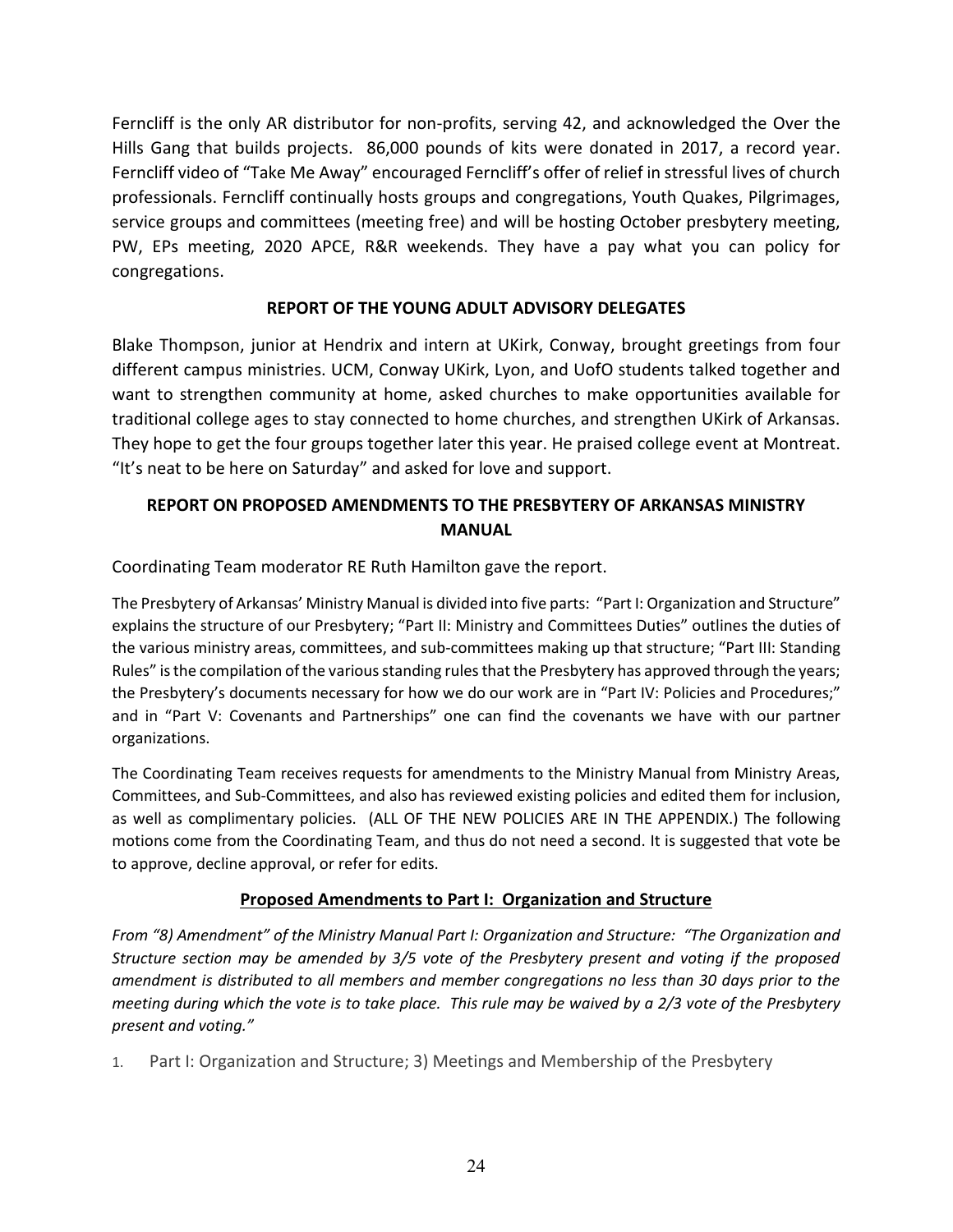**Motion to insert Quorum as a new "D. Quorum" between existing "C. Special Meetings" and "D. Membership," renumbering Membership as "E" and the categories thereafter. Wording to be: "A quorum for stated meetings of the Presbytery of Arkansas shall be twenty (20) Ruling Elders, and twenty (20) Ministers of the Word and Sacrament, with at least twenty (20) congregations represented overall.**

**A quorum for Called or Adjourned meetings of the Presbytery of Arkansas shall be ten (10) Ruling Elders, and ten (10) Ministers of the Word and Sacrament with at least ten (10) congregations represented overall. Only those ministers and elder commissioners within a 75-mile radius of the place of meeting shall be expected to attend."** There was no discussion**. MOTION WAS APPROVED.**

2. Part I: Organization and Structure; 5) Ministry Areas and Standing Committees; C. The Church and Its Ministries; 1. Permanent Committees; a) Committee on Leadership Development

**Motion to change the name of the Committee on Leadership Development to the "Committee on Preparation for Ministry." MOTION WAS APPROVED.**

**3.** Part I: Organization and Structure; D. The Mission of the Church; 2. Sub-committees and Task Forces

**Motion to delete the sentence, "In no case shall a sub-committee or task force be established for longer than 12 months without the approval of the Presbytery unless provided for by rule."** *Youth Advisory Delegates cast positive advisory vote.* **MOTION WAS APPROVED.**

4. Part I: Organization and Structure; D. The Mission of the Church; 3. Permanent Sub-Committees

**Motion to insert "and Response" in the name of the Sub-Committee so that it reads "Disaster Preparedness and Response Sub-Committee," rather than, "Disaster Preparedness Sub-Committee." MOTION WAS APPROVED.**

5. Part I: Organization and Structure; 8. Amendment; A. Amendments

**Motion to insert a new #4. Policies and Procedures, renumbering the current #4 as #5, to read: "Policies and Procedures – A policy or procedure may be added, amended, or deleted by majority vote of the Presbytery." MOTION WAS APPROVED.**

### **Proposed Amendments to Part II: Ministry and Committee Duties**

*From "8) Amendment" of the Ministry Manual Part I: Organization and Structure: "The Ministry Duties and Presbytery Policies sections may be amended by majority vote of the Presbytery."*

6. Part II: Ministry and Committee Duties; The Mission of the Church Ministry Area

**Motion to include the "Honduras Ministry Subcommittee" in a similar manner to the "Sub-Committee on Disaster Preparedness and Response" and the "Presbyterian Women of the Presbytery of Arkansas**." **MOTION WAS APPROVED.**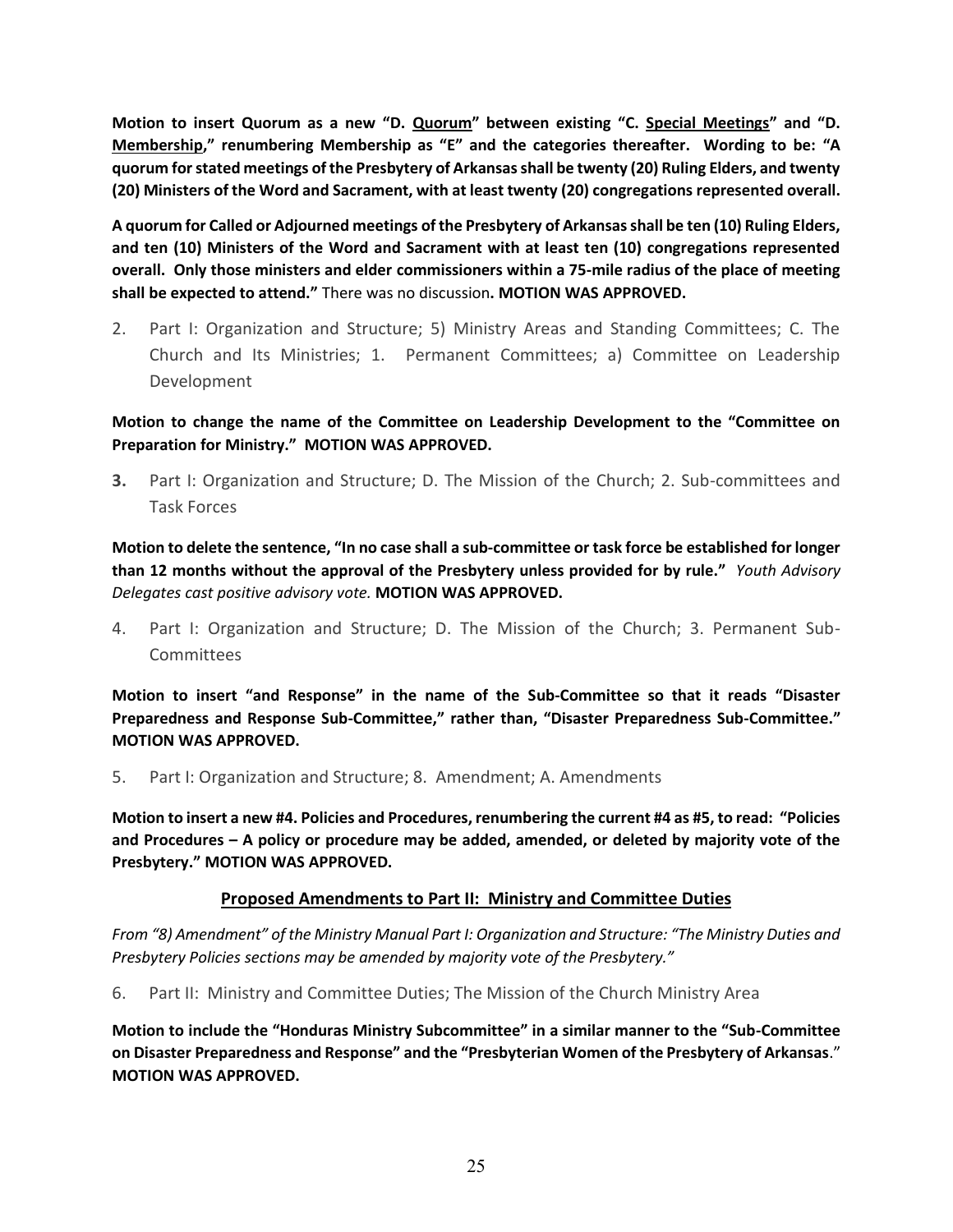7. Part II: Ministry and Committee Duties; The Mission of the Church Ministry Area

**Motion to include In #9 of the Duties, in addition to receiving reports from and encouraging the ministry of the following entities, should be inserted the words, "review the covenants with," so that #9 reads: "Receive reports from, review the covenants with, and encourage the ministry of the following entities:" MOTION WAS APPROVED.**

8. Part II: Ministry and Committee Duties; The Church and Its Ministries Ministry Area

**Motion to delete, "The Church and Its Ministries Ministry Area committees shall meet jointly no less than once per year," and add, "The Moderators of the Church and Its Ministries Ministry Area committees shall communicate regularly to coordinate the work of the Ministry Area." MOTION WAS APPROVED.**

9. Part II: Ministry and Committee Duties; The Church and Its Ministries Ministry Area; The Leadership Development Committee

On Pages 9-10 (and elsewhere) **Motion to change the name of the "The Leadership Development Committee" to "The Committee on Preparation for Ministry." MOTION WAS APPROVED.**

10. Part II: Ministry and Committee Duties; The Church and Its Ministries Ministry Area; The Committee on Ministry

**Motion to add to the Duties: "18. Annually review, and make recommendations to the Presbytery, regarding the contract with the Wellspring Renewal Center." MOTION WAS APPROVED.**

### **Proposed Amendments to Part III: Standing Rules**

*From "8) Amendment" of the Ministry Manual Part I: Organization and Structure: "A Standing Rule may be adopted by a 3/5 vote of the Presbytery present and voting."*

11. Part III: Standing Rules

**Motion to add #6. "Quorum" as referred to in, and assumed by, the** *Book of Order* **(G-3.0304) "A presbytery may set its own quorum…" MOTION WAS APPROVED.**

12. Part III: Standing Rules

**Motion to add #7. "Appointment of an Investigating Committee" as recommended by the** *Book of Order* **(D-10.0201b) "A presbytery may provide by rule for appointment of an investigating committee***."*  **MOTION WAS APPROVED.**

13. Part III: Standing Rules

**Motion to add #8. "Commissions of Installations and Ordinations" which was approved by the Presbytery of Arkansas at the October 2002 meeting, and edited to include the word "ordinarily" in two places. MOTION WAS APPROVED.**

### **Proposed Amendments to Part IV: Policies and Procedures**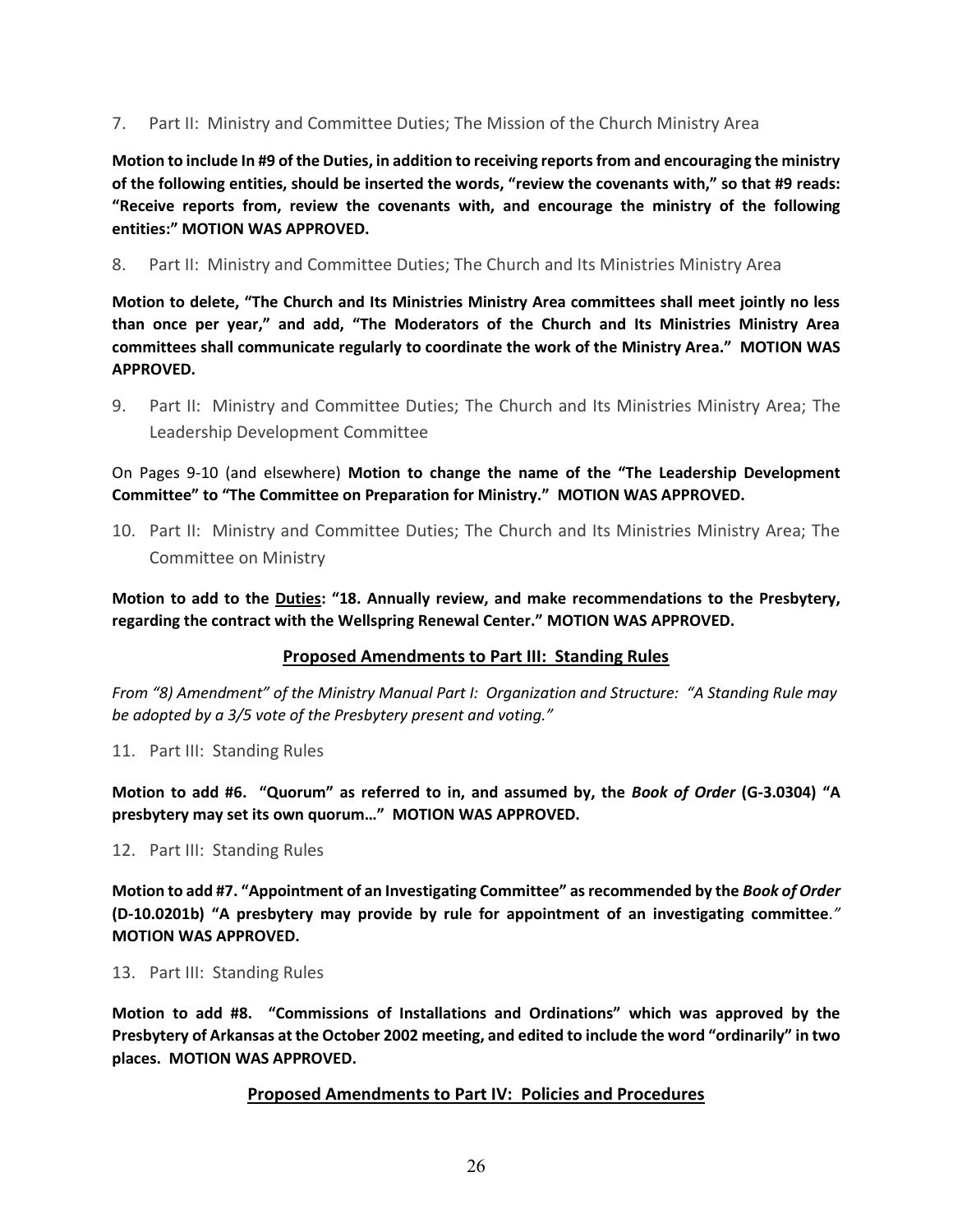*There is currently no guidance or constrictions on amending Part IV: Policies and Procedures in "8) Amendment" of the Ministry Manual Part I: Organization and Structure.*

14. Part IV: Policies and Procedures

**Motion to approve edits to the "Electronic Meeting Policy," and include the policy in the Ministry Manual Part IV: Policies and Procedures***.* **MOTION WAS APPROVED.**

15. Part IV: Policies and Procedures

**Motion to approve edits to the "Policy for Schismatic Churches," and include the policy in Part IV: Policies and Procedures. MOTION WAS APPROVED.**

16. Part IV: Policies and Procedures

**Motion to approve edits to the "Sabbatical Leave Policy of the Presbytery of Arkansas," and include the policy in Part IV: Policies and Procedures.** *Young Adult Advisory Delegates cast a positive advisory vote.*  MWS Ruskin Falls asked if this was already approved in 2014 for new full-time calls. Answer: yes. **MOTION WAS APPROVED.**

17. Part IV: Policies and Procedures

**Motion to approve edits to the "Parental Leave Policy," and include the policy in Part IV: Policies and Procedures.**

Temporary Stated Clerk explained that policy was referenced in the 2014 minimum terms of call and now updated to be in conformity. This is for new full time calls to MWSs only. *Youth Advisory Delegates cast a positive advisory vote.* **MOTION WAS APPROVED.**

Stated Clerk and Hamilton explained that the next five policies, covered in motions 18-22, had already been approved by Presbytery and now will be stored in policies section of the Ministry Manual. **MOTIONS #18 through #22 WERE APPROVED AS ONE UNIT.**

18. Part IV: Policies and Procedures

**Motion to approve edits to the "Active Honorably Retired Minister of the Word and Sacrament Policy," which was previously included in the Manual of Operations as the "Active Honorably Retired Pastor Definition" (approved February 2003), and include the policy in the Ministry Manual Part IV Policies and Procedures.**

19. Part IV: Policies and Procedures

**Motion to include the "Background Check Policy" in the Ministry Manual Part IV: Policies and Procedures.**

20. Part IV: Policies and Procedures

**Motion to include the "Disclosure Authorization and Release Form" in the "Ministry Manual Part IV: Policies and Procedures," to accompany the "Background Check Policy***."*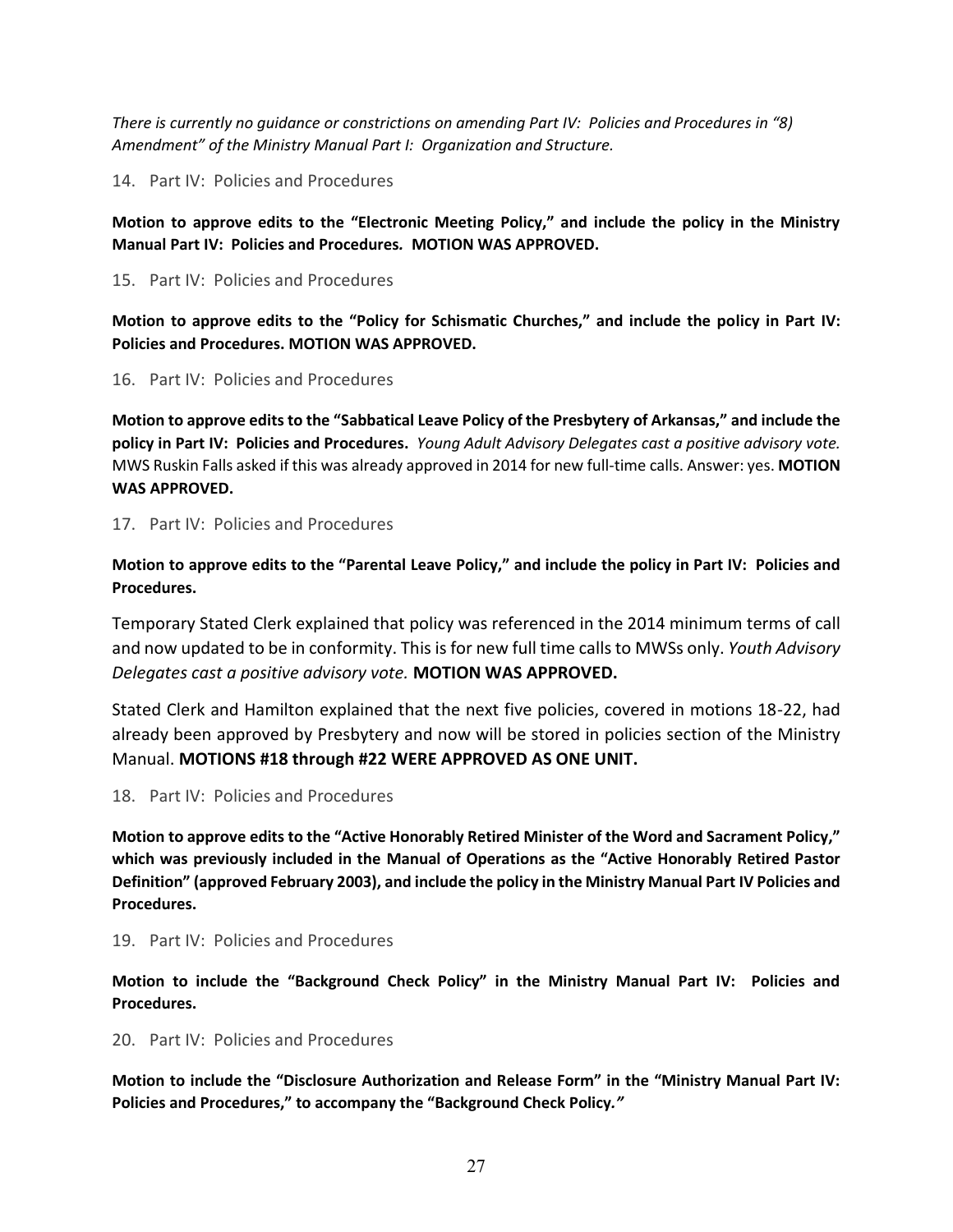#### 21. Part IV: Policies and Procedures

**Motion to include the "Sexual Misconduct Policy" in the "Ministry Manual Part IV: Policies and Procedures."**

#### 22. Part IV: Policies and Procedures

**Motion to include the "Presbytery of Arkansas Child and Youth Protection Policy" in the "Ministry Manual Part IV: Policies and Procedures."** 

Hamilton resumed making individual motions for the following new policies:

23. Part IV: Policies and Procedures

**Motion to approve the new policy titled "Investigating Committee Procedures for a Disciplinary Case," and include it in the "Ministry Manual in Part IV: Policies and Procedures." MOTION WAS APPROVED.**

#### 24. Part IV: Policies and Procedures

**Motion to approve the new policy titled "Policy for Temporary Members," and include it in the "Ministry Manual in Part IV: Policies and Procedures."** In the discussion, MWS Carol Clark, a member of COM, spoke against policy, saying that there is a loss of connection when temporary member is appointed Session moderator and asked Presbytery to investigate other avenues to fill moderator roles. **MOTION WAS APPROVED** (not unanimous).

25. Part IV: Policies and Procedures

**Motion to approve revisions to the "Policy for Ministers from other Denominations Seeking to Serve PC(USA) Congregations in a Pastoral Role." MOTION WAS APPROVED.** 

### **REPORT OF THE MISSION OF THE CHURCH MINISTRY AREA**

MWS Jan Butin, member of the ministry area, gave the report in absence of Moderator Pearson. She noted from written report: Grant to Lyon College's Brown Chapel renovation, delay of mission trip to Houston, congregational grants available to most vulnerable, The PLACE on "Changing Face of the Church" April 7 in Fayetteville and August 4 at Second, LR. The April 7 workshops at The PLACE include: active shooter, special needs children, social media, growing young, college students at UCM, Hispanic culture, Canopy over world, memorable worship points and presenting the word plus Clerk Training.

### **For Information following written report was presented in packet:**

The Mission of the Church Ministry-Area is happy to report that 2017 was a very active and fruitful year. Many grants, some smaller than others, were made to various ministries within the bounds of the presbytery and a few beyond. The ministry-area is blessed with committed individuals who accept their responsibilities with enthusiasm and a clear sense of purpose. This service to Christ through the 'larger church' has resulted in a number of individuals being helped to attend last year's NEXT Church and Big Tent, both within driving distance. Also several evangelism grants were authorized to assist congregations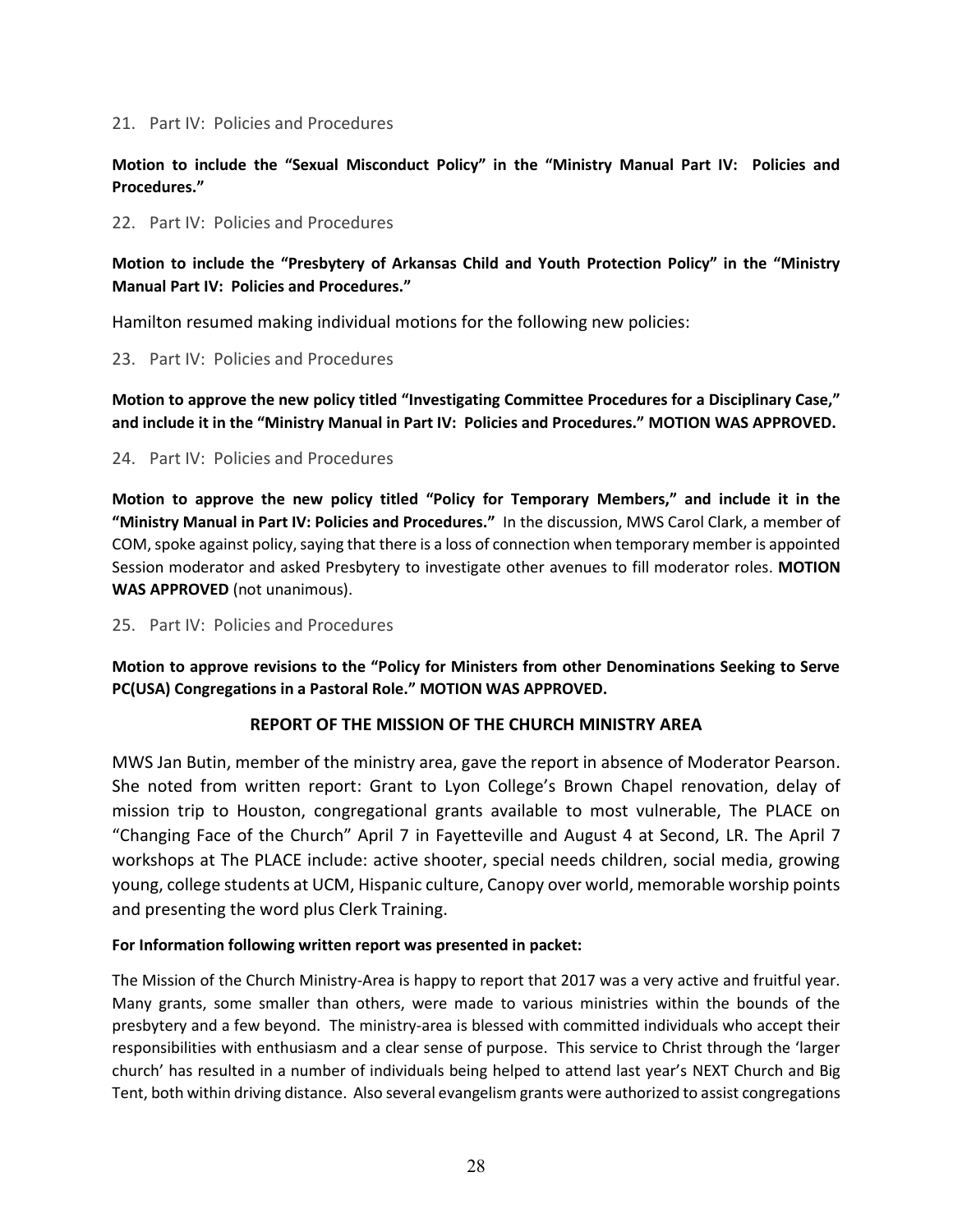with remodeling of their websites and signage.

Meanwhile, support to Lyon College, the University of the Ozarks, Vera Lloyd, Ferncliff Camp and Conference Center, Arkansas Interfaith, Presbyterian Village, Arkansas Presbyterian Pilgrimage and Solar Under the Sun was maintained. And we continue to hold these ministries, not only in our financial giving, but in our hearts and prayers. While the dollar amounts may appear rather insignificant in some instances, we have wanted to keep a Presbytery of Arkansas connection.

At the end of 2017, the Ministry Area was able to grant \$5,000 to a request of Lyon College to assist in the remodeling of Brown Chapel. While the specific purpose of the grant has not been finalized, we desired to show Lyon College the Presbytery's appreciation for the college's commitment to higher education and its spiritual influence on the minds and hearts of young women and men.

The Mission of the Church met on January 11th to begin its responsibilities for 2018. Indicative of the ministry-area's commitment level, attendance was 100% for this meeting.

Clarity has been given by the Temporary Stated Clerk, MWS Leslie Belden, on the Honduras Ministry Subcommittee as a "permanent" subcommittee, and the Ministry Area's relationship. The need for a covenant, alluded to at the October Presbytery Meeting, has been determined unnecessary. Meanwhile, the Ministry Area, along with the Presbytery at-large welcomes the reporting of the Presbyterian missional-endeavors in that Central American country (a report is included in this packet).

We continue to be apprised and pleased with the work Christ is doing through the Presbyterian Women of Arkansas. The Cents-Ability Offering of 2018 will be divided three ways as follows: Local--the Arkansas Community Soup Kitchen in St. Francis County--led by Graham Memorial Presbyterian Church, Forrest City; National--Southeast Texas Food Bank--to assist with feeding individuals and families which sprang as a need by Hurricane Harvey; International--A Miracle Porridge--to assist with a feeding program in the Congo of many malnourished children, that also teaches mothers of these children how to make the porridge.

This year the Mission of the Church Ministry Area has set aside a line item of \$5,000 as a block of funds to assist Ferncliff Camp & Conference Center on missional enterprises when requested. This allows the Ministry Area and Ferncliff to know what amount remains available for present or future grant requests. This sum is in addition to the Summer Program Support (Mission of the Church Ministry Area) and the General Site Support (Administration Ministry Area).

What may be the most exciting thing(s) for the presbytery in 2018 is having "two" of The P.L.A.C.E., that is, there will be a NWA event on Saturday, April 7<sup>th</sup>, at First United Presbyterian Church, Fayetteville, from 9:00 to 1:00. Then with some overlap of presenters and topics, though not completely, The P.L.A.C.E. CNTRL, will be held on Saturday, August 4th, at Second Presbyterian Church, Little Rock, 9:00 to 1:00. This year's events will be without meals, though fellowship at restaurants is being advocated for follow-up discussions. This new double-approach offers individuals of our churches, leaders and non-leaders, to participate not only in one such event, but two, if so desired. STAY TUNED.

A Mission Trip to the Houston Area is being considered, similar in fashion to our past assistance to hurricane-struck areas where Presbyterians, from Arkansas and other states, have ministered by making home-repairs up to two or three years afterward. STAY TUNED. The ministry-area will begin utilizing ZOOM (video conferencing) for some of its future meetings.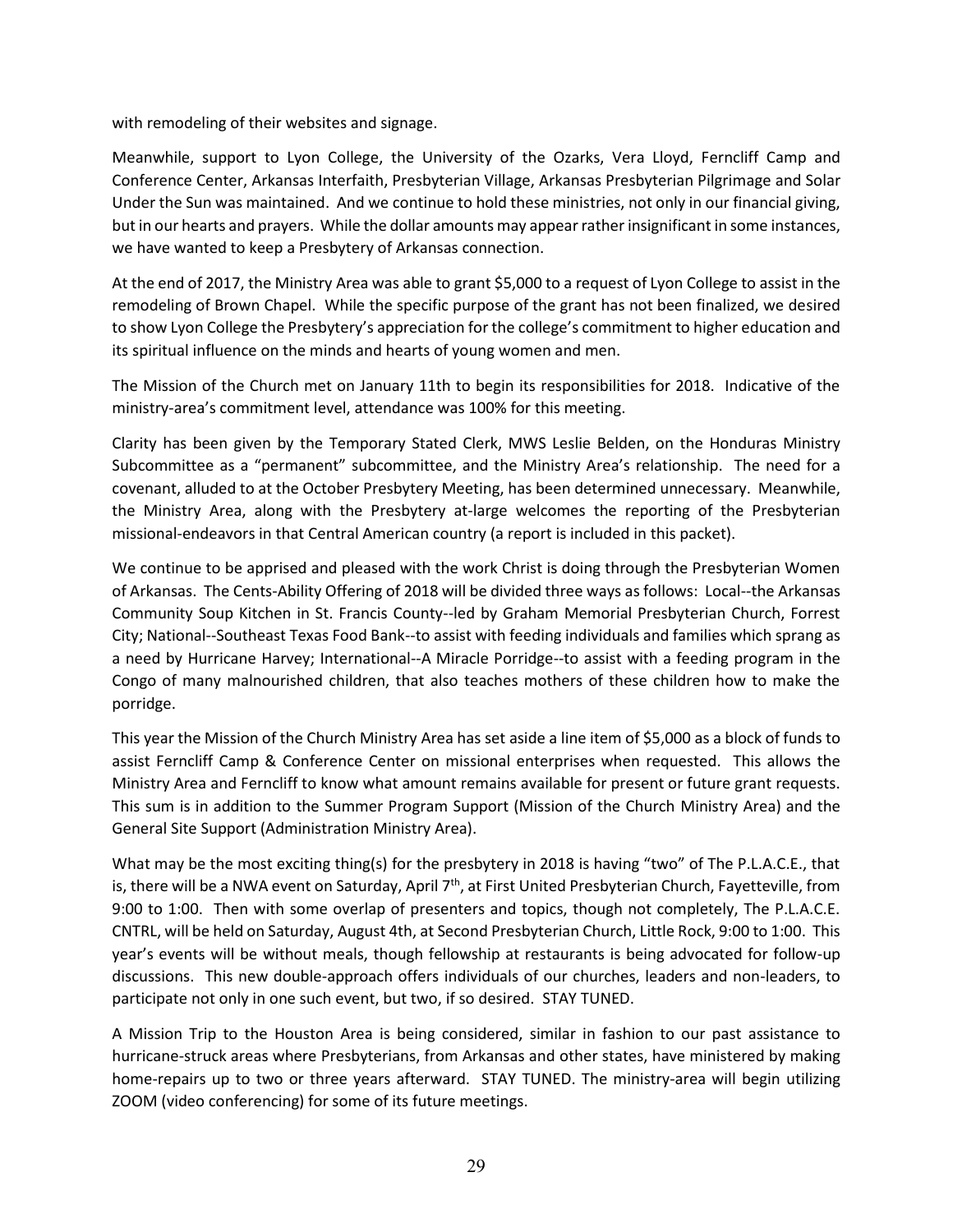Congregations are encouraged to submit grant requests for this last year of three of the Unified Mission Emphasis: helping the "*most vulnerable of the very young and old.*" If you have some project to launch or one to keep afloat, consider applying for a grant of up to \$500 with Mission of the Church. This may be done by emailing: **ktpearson@suddenlink.net**. Include in the request: the purpose of the program/project, proof of Session approval, the overall cost of the ministry, the amount desired for the grant, and how the grant money, if received, would be utilized, as specifically as possible.

The Mission of the Church Ministry Area will recommend to the Coordinating Team that they designate the offering recipient at the June 2, 2018 Presbytery meeting as the Presbytery's Youth Advisory Team to assist with presbytery-sponsored summer trips for our youth. Continue please to hold the work of these ministries in prayers.

#### **REPORT OF THE SUBCOMMITTEE ON DISASTER PREPAREDNESS AND RESPONSE**

MWS Ike Brighton, HR, moderator of the subcommittee, was absent, so Subcommittee member RE Liz Branch spoke. She thanked the presbytery, announced individual subcommittee members were contact for each region, disaster contact is needed in every church, members will call every church for information, money from OGHS supports Disaster response, they appreciate budget support for the subcommittee. Subcommittee contributed in Pocahontas after flooding, rely on national organization for PDA team to come visit after flooding, retreat for pastors and caregivers to avoid burnout, and her report on registration table (song on "Be Prepared").

#### **For Information Brighton submitted written report as follows:**

 The DPRS recently bought and designed a portable display board to work with our 'booths' at Presbytery meetings or any presentations by members of the sub-committee. It is also available for other Presbytery committees for their use. Contact Ray Stephens if you would like to use the board.

 Arkansas Voluntary Organization Active in Disasters (ARVOAD) are putting together a bid for a grant for the state that will fund support for children's needs after disasters. They asked the DPRS to write a letter of support for their grant. We approached General Presbyter Stewart Smith to sign a letter of support for ARVOAD.

 The DPRS staffed a booth during the Forrest City Presbytery meeting and were able to distribute approximately 100 emergency cleaning buckets to many of the churches attending. We want to thank everyone for their support in this effort for those involved with the spring and fall flooding.

 It was reported to the committee that Presbyterian Disaster Assistance (PDA) approved a request by DPRS for \$7500. After receiving the check, DPRS forwarded the money to the Randolph County Recovery Committee to assist in home repairs and replacement from the spring floods. Reports were received on the flooding in McGehee and Lake Village floods from 2016. Both towns were completing their home repair and replacements.

 It was decided that the DPRS would participate in the PLACE next April in NW Arkansas and August in Little Rock and present a workshop on "Single Active Shooter."

### **REPORT OF PRESBYTERIAN WOMEN**